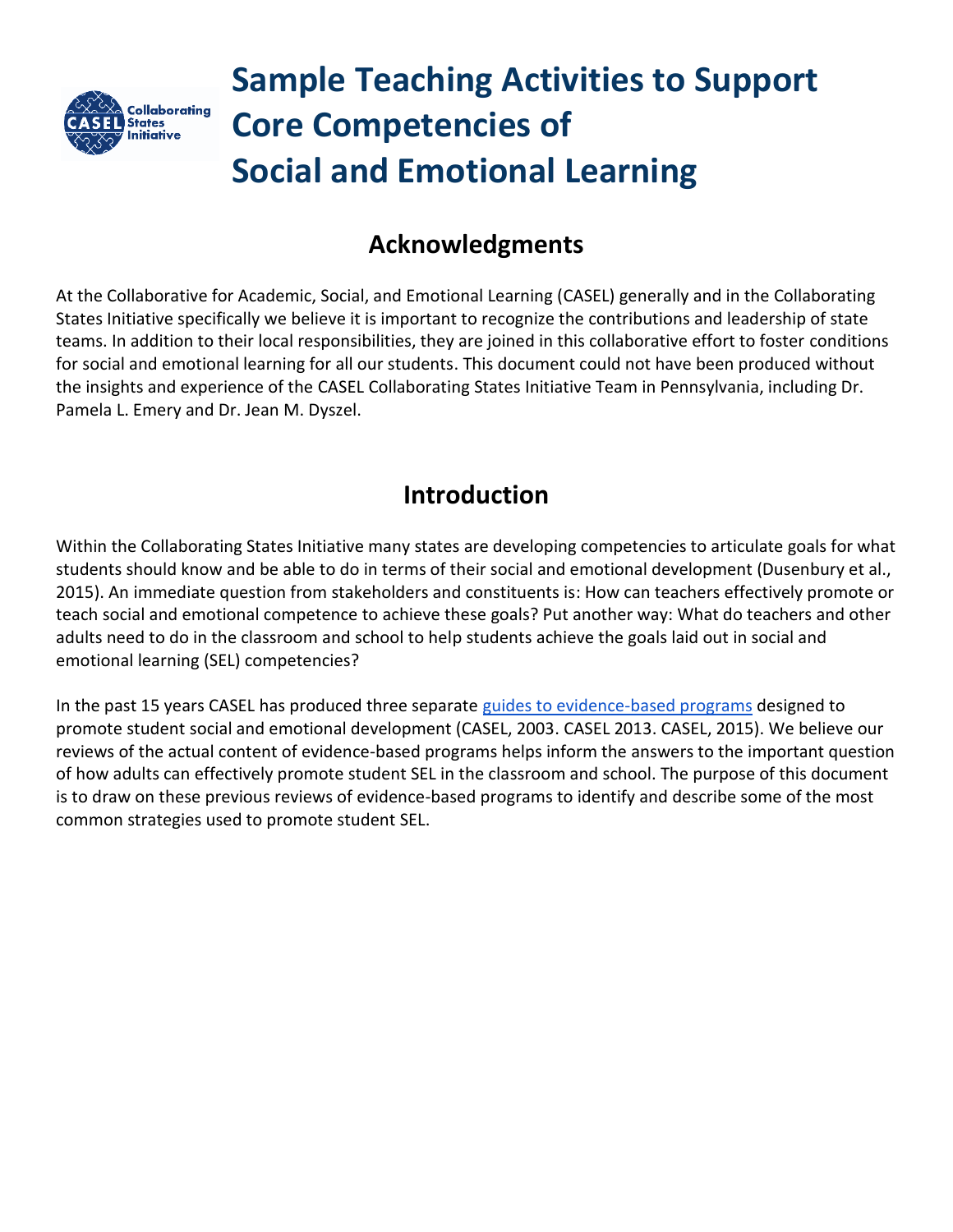### **What is SEL?**

#### SOCIAL AND EMOTIONAL LEARNING (SEL) COMPETENCIES



#### **Four Strategies that Promote SEL**

CASEL's program reviews have observed that evidence-based SEL programs use one or more of the following four approaches to promoting social and emotional competence across the five core competency clusters:

- 1. *Free-standing lessons that provide explicit, step-by step instructions to teach students social and emotional competencies across the five core competency clusters*.
- 2. *General teaching practices that create classroom and schoolwide conditions that facilitate and support social and emotional development in students*.
- 3. *Integration of skill instruction and practices that support SEL within the context of an academic curriculum*.
- 4. *Guidance to administrators and school leaders on how to create policies and organizational structures within a school or school system that support students' social and emotional development as a schoolwide initiative*.

In the pages that follow we provide sample activities to support student social and emotional development, organized around each of CASEL's Five Core Competencies. For each core competency, we divide the sample activities into two types: (1) free-standing lesson/instruction activities. and (2) ongoing teaching practices that are designed to promote environmental conditions that optimize student social and emotional development. We offer suggestions about how practices might be adapted for younger or older students.

Teaching Activities to Support the Core Competencies of SEL—August 2017 [casel.org](http://www.casel.org/) Page 2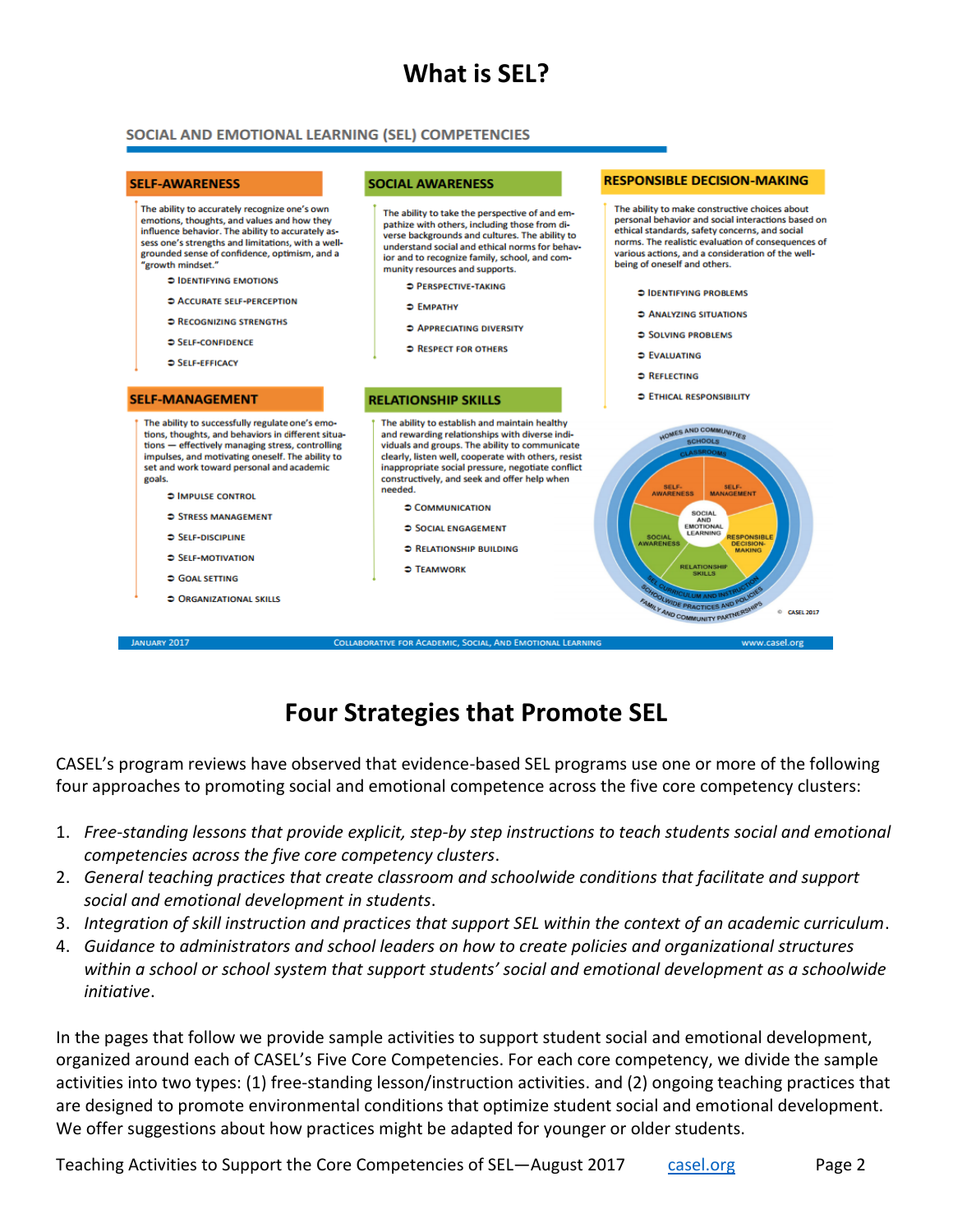### **Self-Awareness**

|                                           | Accurately Recognizing One's Own Feelings and Thoughts and Their Influence on Behaviors                                                                                                                                                                                                                                                                                                                                                   |  |  |
|-------------------------------------------|-------------------------------------------------------------------------------------------------------------------------------------------------------------------------------------------------------------------------------------------------------------------------------------------------------------------------------------------------------------------------------------------------------------------------------------------|--|--|
| <b>Students</b><br>will be<br>able to     | Correctly label their own emotions.                                                                                                                                                                                                                                                                                                                                                                                                       |  |  |
|                                           | Recognize that emotions are temporary and can and will change.                                                                                                                                                                                                                                                                                                                                                                            |  |  |
|                                           | Recognize that emotions can affect their behavior.                                                                                                                                                                                                                                                                                                                                                                                        |  |  |
|                                           | Recognize that behavior can affect emotions (including that it is possible to improve how one<br>feels.                                                                                                                                                                                                                                                                                                                                   |  |  |
|                                           | Recognize that emotions have physical effects.                                                                                                                                                                                                                                                                                                                                                                                            |  |  |
| <b>What</b><br>teachers<br>can do in      | Provide age-appropriate vocabulary words. (e.g., happy, sad, hurt, mad for young children.<br>elated, blue/down, rejected/disappointed, angry/irate for older children).                                                                                                                                                                                                                                                                  |  |  |
| <b>Lessons</b><br>and<br>Instruc-<br>tion | Have older students generate age-appropriate vocabulary words that extend their emotions<br>vocabulary.                                                                                                                                                                                                                                                                                                                                   |  |  |
|                                           | Lead class activity that asks student to identify feelings they might have in different situations<br>using age-appropriate vocabulary (e.g., lead age-appropriate discussions using questions such as,<br>"How would you feel if you got all As on your report card?" "How would you feel if a favorite<br>relative took you out for ice cream?" "How would you feel if your pet was very sick?" "How<br>would you feel if your friend). |  |  |
|                                           | Use a literature selection to have older students identify with a time they had the same feelings<br>and how they handled them.                                                                                                                                                                                                                                                                                                           |  |  |
|                                           | Have students make age-appropriate face to depict feeling/emotion.                                                                                                                                                                                                                                                                                                                                                                        |  |  |
|                                           | Provide scenarios and ask students how each situation or experience might make them feel.                                                                                                                                                                                                                                                                                                                                                 |  |  |
|                                           | Discuss age-appropriate physical and emotional cues of a certain feeling/emotion (i.e. the<br>physical cues that help them know when they're feeling angry, happy, sad, etc.).                                                                                                                                                                                                                                                            |  |  |
|                                           | Ask students to discuss a time when they felt ____ (expect age-appropriate examples - "I was<br>sad when I couldn't get a puppy". "I was mad when my brother broke my trophy". "I was<br>disappointed when I didn't get the summer job I wanted").                                                                                                                                                                                        |  |  |
|                                           | Ask students to brainstorm age-appropriate things they can do to improve the way they feel.<br>(e.g., "ask my mommy for a hug," "play with my dog," "talk to my friend," "listen to happy<br>music").                                                                                                                                                                                                                                     |  |  |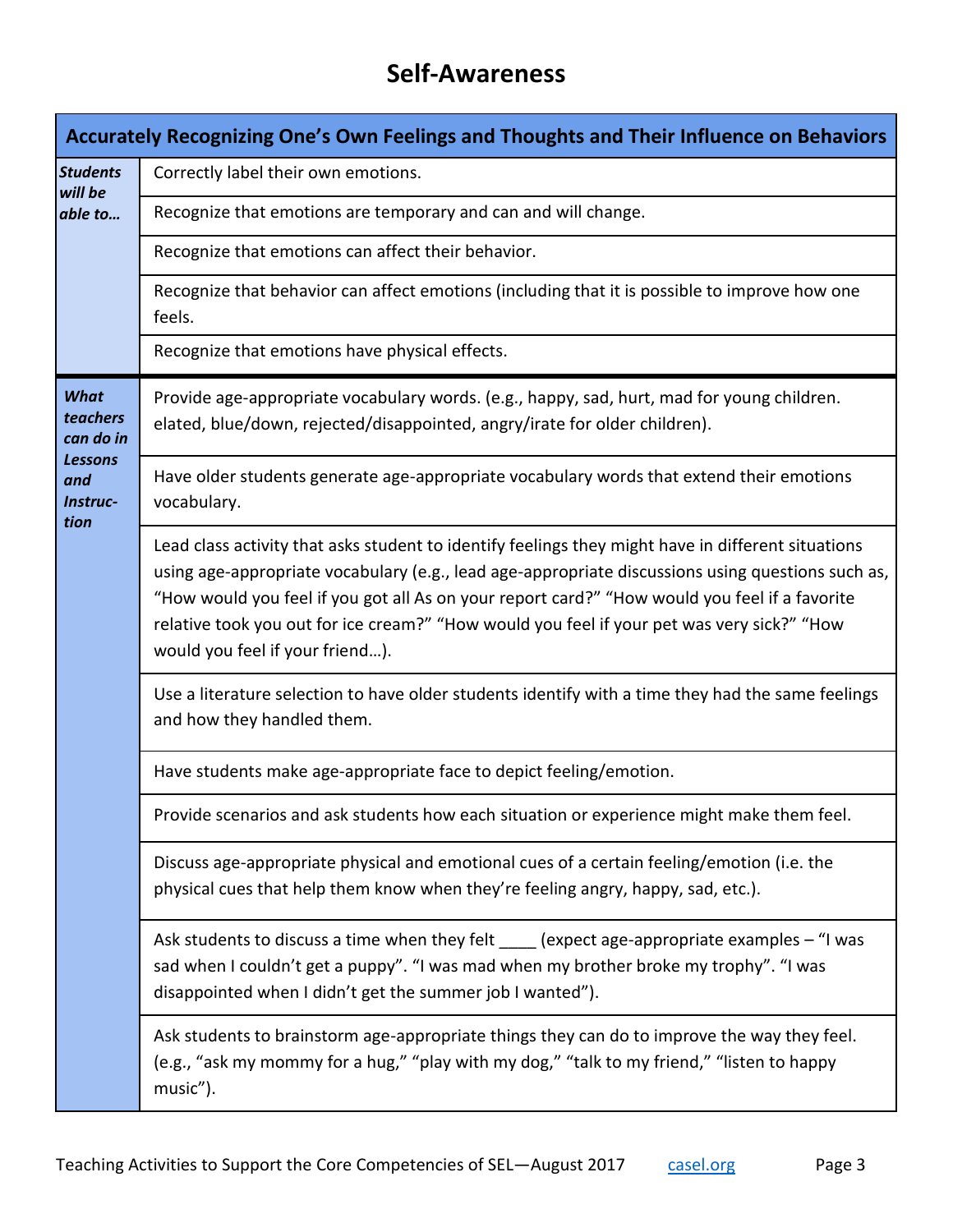|                                     | Set up small-group discussions that allow students to discuss how and why emotions can<br>influence our behaviors (e.g., what happens when we get angry?).                                                                                                                                                                                                                                                                                                                                  |
|-------------------------------------|---------------------------------------------------------------------------------------------------------------------------------------------------------------------------------------------------------------------------------------------------------------------------------------------------------------------------------------------------------------------------------------------------------------------------------------------------------------------------------------------|
|                                     | Use an age-appropriate book to discuss the characters' feelings and how those feelings affected<br>others and the outcome of the story.                                                                                                                                                                                                                                                                                                                                                     |
|                                     | Lead age-appropriate class discussion about how emotions can improve by changing our<br>behavior (e.g., "What can we do to make ourselves feel better when we're feeling sad?" Younger<br>children may respond, "Play with our sister or brother," "Go to mom for a hug," "Sing a happy<br>song." Older children or teens may say, "Dance to up music," "Speak to a friend about the<br>situation," "Do something nice for someone else").                                                  |
| <b>What</b><br>teachers             | Set up a peace corner where kids can go and reflect on their feelings.                                                                                                                                                                                                                                                                                                                                                                                                                      |
| can do<br>through<br><b>Ongoing</b> | Listen deeply to what students say and reflect what you heard about their feelings, e.g., "It<br>sounds like you're feeling very frustrated right now"                                                                                                                                                                                                                                                                                                                                      |
| <b>Teaching</b><br><b>Practices</b> | Routinely talk about physical and emotional cues that tell us how we're feeling in different<br>situations in age-appropriate ways. E.g., with younger children, "You're feeling really excited<br>right now, I can tell by the big smile on your face. How can you tell on the inside you're feeling<br>happy?" With older children, "I can tell by the way you're fidgeting right now that you might be a<br>little nervous. How can you tell on the inside that you're feeling nervous?" |
|                                     | Talk about one's own feelings in an age-appropriate way and how you knew what you were<br>feeling, how it influenced behavior                                                                                                                                                                                                                                                                                                                                                               |
|                                     | Routinely encourage middle and high school students to reflect and analyze in journals or in pair<br>shares how their thoughts and emotions affect decision-making and responsible behavior.                                                                                                                                                                                                                                                                                                |
|                                     | Routinely ask questions in age-appropriate ways when students are experiencing different<br>feelings to help them identify and express those feelings.                                                                                                                                                                                                                                                                                                                                      |
|                                     | When students are experiencing negative emotions, routinely ask, "Would you like to change the<br>way you feel? What are some things you might be able to do right now to change the way you<br>feel?"                                                                                                                                                                                                                                                                                      |
|                                     | Routinely encourage students to write in journals or share with partners in pair shares to reflect<br>on their feelings and how their feelings affected their own behavior as well as the impact of their<br>feelings and actions on others.                                                                                                                                                                                                                                                |
|                                     | Younger children can role play the feelings of characters or their own feelings and talk about the<br>way they look and feel. As feelings become more complex, routinely acting or role playing can be<br>a powerful way to express those emotions.                                                                                                                                                                                                                                         |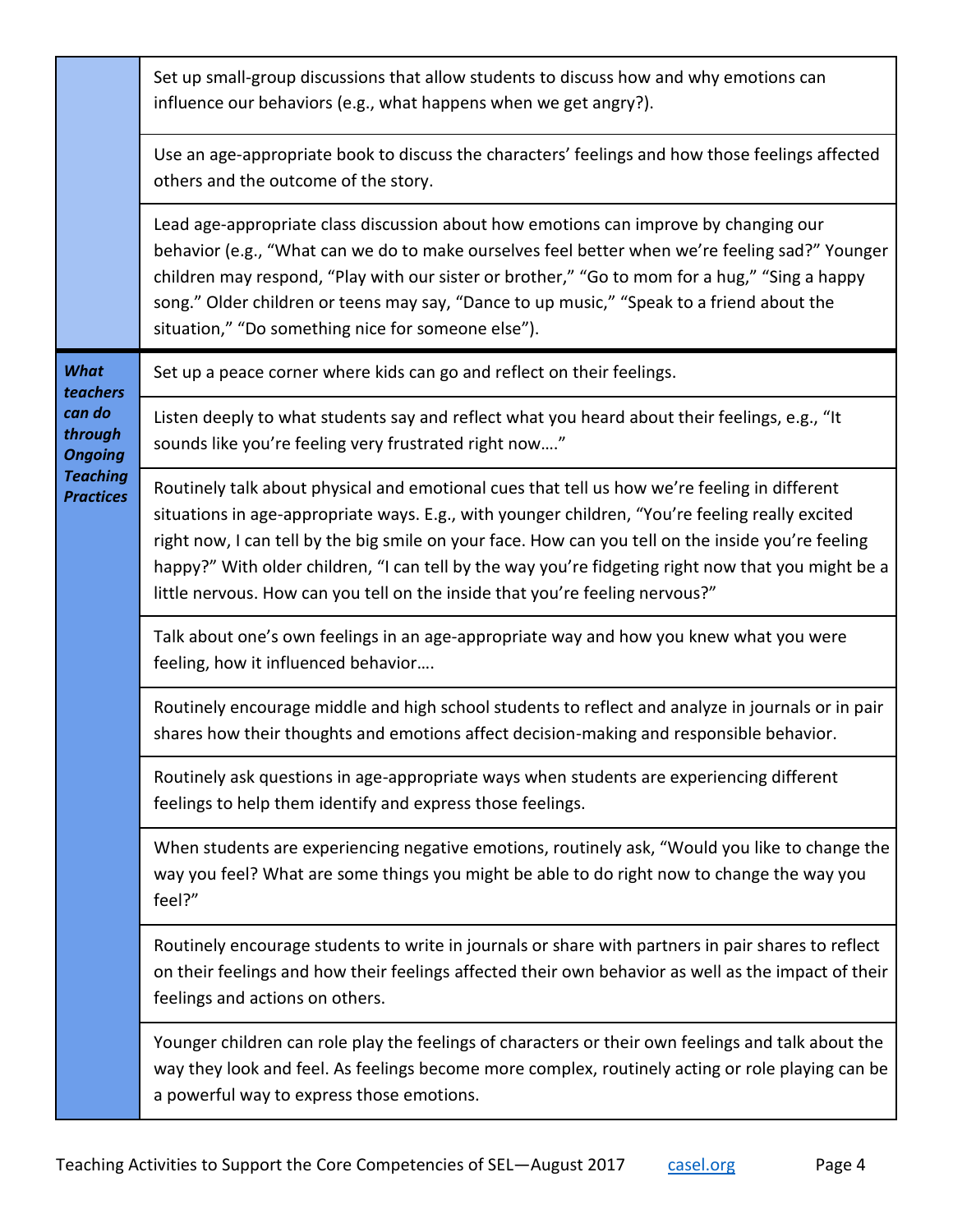| Accurately Assessing One's Interests, Strengths and Limitations, and Possessing<br>a Well-Grounded Sense of Self-Efficacy and Optimism |                                                                                                                                                                                                                                                                                                                        |
|----------------------------------------------------------------------------------------------------------------------------------------|------------------------------------------------------------------------------------------------------------------------------------------------------------------------------------------------------------------------------------------------------------------------------------------------------------------------|
| <b>Students</b><br>will be                                                                                                             | Identify their interests and strengths, and build on those.                                                                                                                                                                                                                                                            |
| able to                                                                                                                                | Be aware of their own positive qualities and values.                                                                                                                                                                                                                                                                   |
|                                                                                                                                        | Demonstrate interest in trying new things.                                                                                                                                                                                                                                                                             |
|                                                                                                                                        | Express confidence (where appropriate) that they can handle both daily tasks and challenges<br>effectively and maintain optimism about their future.                                                                                                                                                                   |
| <b>What</b><br>teachers<br>can do in<br><b>Lessons</b><br>and<br>Instruc-<br>tion                                                      | Ask students to identify personal strengths and weaknesses they'd like to work on in a picture<br>(possibly young children, but really any age group) or in a written essay (older children and<br>teens). With teens, encourage more elaborate media/video productions, etc.                                          |
|                                                                                                                                        | Have students complete an age-appropriate project to identify their interests or strengths (e.g.,<br>draw a picture, write an essay to share with a parent at home or in pair share, create a video or<br>other media project).                                                                                        |
| <b>What</b><br>teachers<br>can do<br>through<br><b>Ongoing</b><br><b>Teaching</b><br><b>Practices</b>                                  | Create age-appropriate class roles and responsibilities that emphasize individual strengths, areas<br>to improve, and personal and group goals.                                                                                                                                                                        |
|                                                                                                                                        | Establish clear, age-appropriate norms and consequences so students can see the impact of their<br>own actions and behaviors on outcomes.                                                                                                                                                                              |
|                                                                                                                                        | Ask age-appropriate questions that help students reflect on their own strengths and interests.<br>E.g., "I can tell you're really enjoying this. Can you tell me what about this is making you so<br>happy?" "I can tell you're really proud of how you did. Can you tell me what about this you're<br>most proud of?" |
|                                                                                                                                        | Provide age-appropriate authentic feedback and ask open-ended questions that invite students<br>to engage in deeper reflection about their own strengths and interests.                                                                                                                                                |
|                                                                                                                                        | Tell students routinely why you the teacher feel happy/optimistic for them and their future.                                                                                                                                                                                                                           |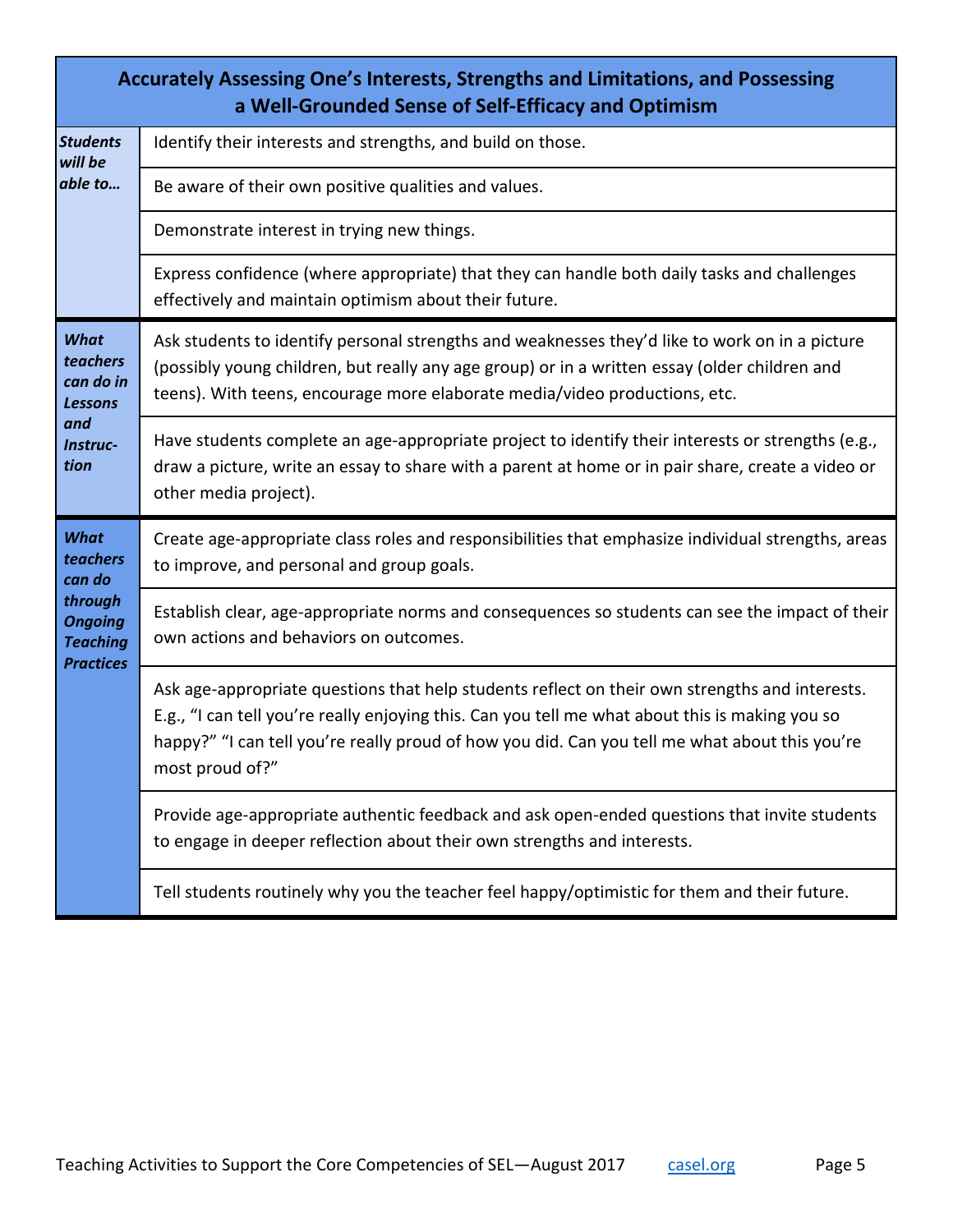# **Self-Management**

|                                                                                                              | <b>Regulating One's Emotions, Cognitions, and Behaviors</b>                                                                                                                                                                                                                                                                                                                                                                                                                                |
|--------------------------------------------------------------------------------------------------------------|--------------------------------------------------------------------------------------------------------------------------------------------------------------------------------------------------------------------------------------------------------------------------------------------------------------------------------------------------------------------------------------------------------------------------------------------------------------------------------------------|
| <b>Students</b><br>will be<br>able to                                                                        | Monitor and regulate emotions effectively.                                                                                                                                                                                                                                                                                                                                                                                                                                                 |
|                                                                                                              | Use awareness of emotions as a guide to decision-making.                                                                                                                                                                                                                                                                                                                                                                                                                                   |
|                                                                                                              | Motivate oneself.                                                                                                                                                                                                                                                                                                                                                                                                                                                                          |
|                                                                                                              | Cope well with stress and anxiety.                                                                                                                                                                                                                                                                                                                                                                                                                                                         |
|                                                                                                              | Exercise self-control and delay gratification.                                                                                                                                                                                                                                                                                                                                                                                                                                             |
|                                                                                                              | Express emotions appropriately.                                                                                                                                                                                                                                                                                                                                                                                                                                                            |
| What<br><b>teachers</b><br>can do in<br><b>Lessons</b><br>and<br>Instruc-<br>tion                            | Teach the THINK process to help students recognize responsible social media use before posting<br>an unkind or untrue remark about a person because you are upset. T—is it true, H—is it helpful,<br>I—is it inspiring, N—is it necessary, K—is it kind. This activity could be part of the class norms as<br>well.                                                                                                                                                                        |
|                                                                                                              | Lead students in an age-appropriate discussion of how to use their awareness of emotions to<br>guide decision-making. With younger children this might mean thinking about what adult they<br>can ask for help or support when they are sad or angry. For older children/teens this might mean<br>helping students think about pausing before making a decision at all, when they are feeling angry<br>or hurt, because it is better to make important decisions when we are feeling calm. |
|                                                                                                              | Lead discussions about positive, age-appropriate ways we can express our feelings (e.g., put our<br>feelings into words, draw a picture or write about how we feel, create an art or media project,<br>show our feelings through dance).                                                                                                                                                                                                                                                   |
|                                                                                                              | Teach effective, age-appropriate self-management techniques (belly breathing, yoga, counting to<br>ten, self-talk, relaxation exercises, mental rehearsal).                                                                                                                                                                                                                                                                                                                                |
|                                                                                                              | Have students brainstorm age-appropriate ways to motivate themselves.                                                                                                                                                                                                                                                                                                                                                                                                                      |
| <b>What</b><br><b>teachers</b><br>can do<br>through<br><b>Ongoing</b><br><b>Teaching</b><br><b>Practices</b> | Routinely practice age-appropriate self-management techniques as a regular part of the school<br>day (e.g., start class with a deep breathing exercise).                                                                                                                                                                                                                                                                                                                                   |
|                                                                                                              | Establish a separate space in the classroom for individual self-management (e.g., cozy corner,<br>happy place, cool-down corner, reading corner).                                                                                                                                                                                                                                                                                                                                          |
|                                                                                                              | As a teacher, consistently model effective self-management in an age-appropriate way for<br>students ("I'm feeling a little frustrated, so I'm going to stop and take a breath before I decide<br>what to do next.").                                                                                                                                                                                                                                                                      |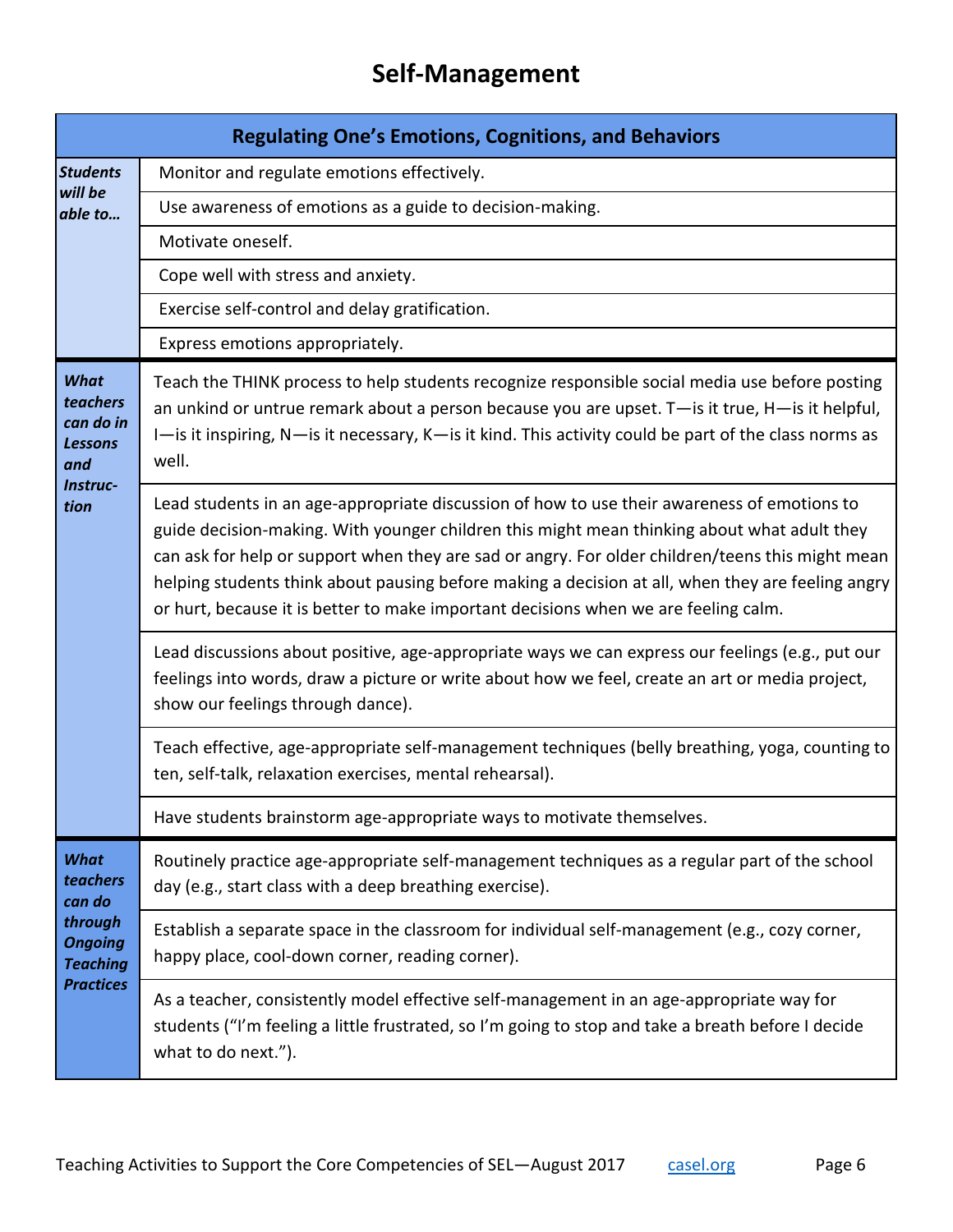|                                           | Give students age-appropriate, authentic praise for self-management (e.g., "I saw the way you<br>waited your turn just now [e.g., to hold the bunny, to look in the microscope]. I know you were<br>excited and it was hard to do, but I saw you take a breath. I'm proud of you, and you should be<br>proud of yourself.").                                                                                                              |  |  |
|-------------------------------------------|-------------------------------------------------------------------------------------------------------------------------------------------------------------------------------------------------------------------------------------------------------------------------------------------------------------------------------------------------------------------------------------------------------------------------------------------|--|--|
|                                           | Give students age-appropriate support and/or authentic praise for expressing emotions<br>appropriately (e.g., "I know you're angry at her, right now for _____. What are some calm ways<br>you could tell her what you're upset about?" or "I know you were feeling sad about what<br>happened, earlier. I was proud of you for going to the peace corner and drawing that picture<br>about what happened/coming to talk to me about it." |  |  |
|                                           | Routinely encourage students to save a desired activity or experience (e.g., eating a cookie, going<br>out with a friend) until they have completed tasks or duties (e.g., cleaning up after play time or<br>finishing their homework).                                                                                                                                                                                                   |  |  |
|                                           | <b>Setting and Achieving Personal and Educational Goals</b>                                                                                                                                                                                                                                                                                                                                                                               |  |  |
| <b>Students</b><br>will be<br>able to     | Establish and work toward the achievement of positive and realistic goals (both short- and long-<br>term).                                                                                                                                                                                                                                                                                                                                |  |  |
|                                           | Develop a plan and action steps with reasonable timeframes for completion.                                                                                                                                                                                                                                                                                                                                                                |  |  |
|                                           | Analyze how current decisions may impact goal achievement.                                                                                                                                                                                                                                                                                                                                                                                |  |  |
|                                           | Monitor and sustain progress toward goal achievement, using motivational strategies and<br>celebrating successes.                                                                                                                                                                                                                                                                                                                         |  |  |
| What<br>teachers<br>can do in             | Teach students a lesson on procedures for class transitions and create class goals for improving<br>the time it takes to complete them.                                                                                                                                                                                                                                                                                                   |  |  |
| <b>Lessons</b><br>and<br>Instruc-<br>tion | Teach students a lesson on how to use certain equipment and resources appropriately. Use a<br>lesson to establish rules for how equipment should be put away.                                                                                                                                                                                                                                                                             |  |  |
|                                           | Over the course of several weeks, have students work on individual goal projects using goals they<br>identify for themselves. Have them monitor and document their progress for several weeks.                                                                                                                                                                                                                                            |  |  |
|                                           | Teach students to identify what is known about a lesson topic or objective and to identify what<br>they need to know to understand the lesson objective, then how to set a goal to achieve that<br>learning.                                                                                                                                                                                                                              |  |  |
|                                           | Define "perseverance" as a vocabulary word.                                                                                                                                                                                                                                                                                                                                                                                               |  |  |
|                                           | During a lesson talk about how you motivate yourself when you need to.                                                                                                                                                                                                                                                                                                                                                                    |  |  |
| <b>What</b><br>teachers                   | Routinely develop and complete age-appropriate, short-term classroom goals (reduce time taken<br>during transitions, put supplies away more quickly for young children, get settled after the bell                                                                                                                                                                                                                                        |  |  |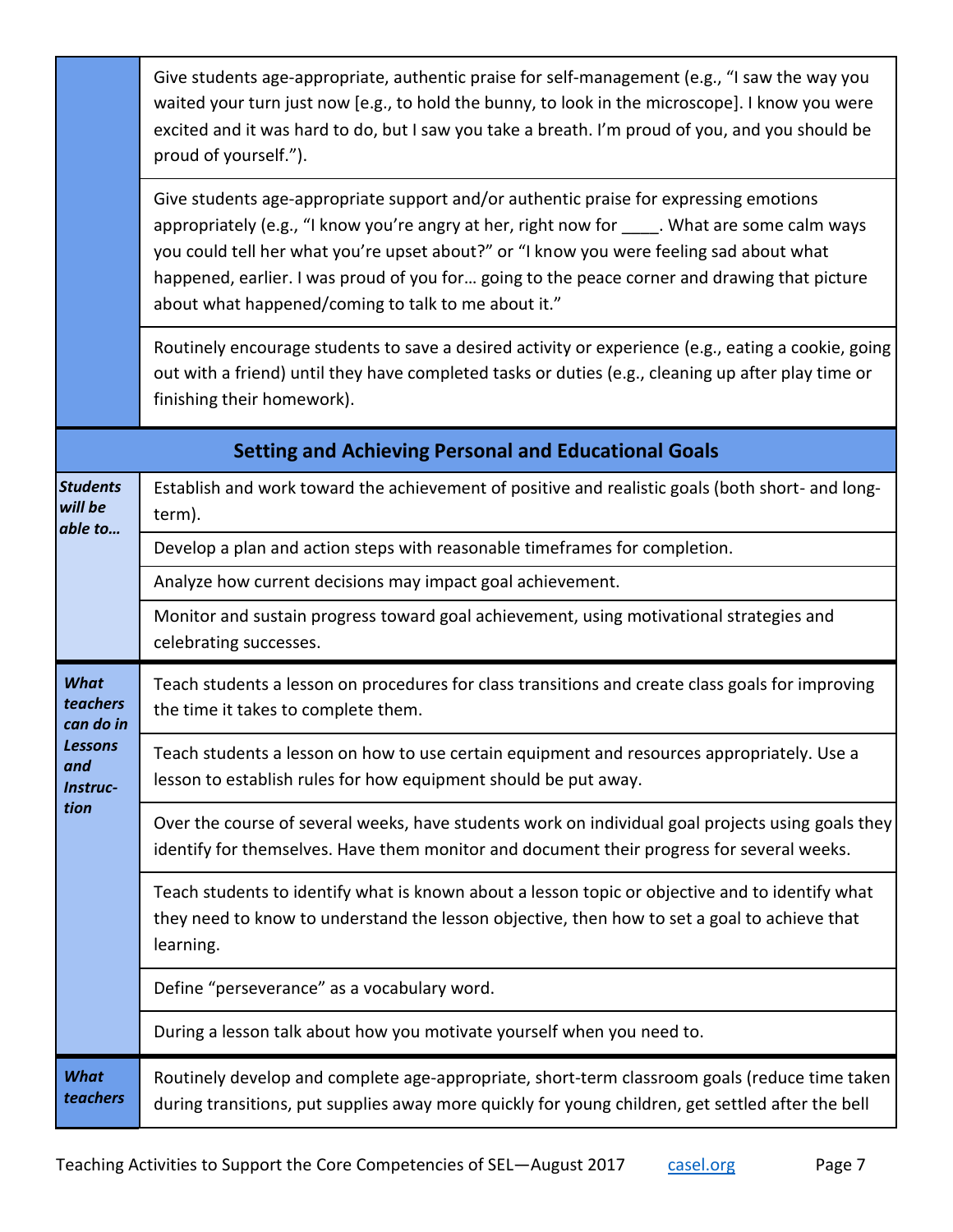| can do<br>through<br><b>Ongoing</b><br><b>Teaching</b><br><b>Practices</b> | rings for older children).                                                                                                                                                                                                                                                                                      |  |
|----------------------------------------------------------------------------|-----------------------------------------------------------------------------------------------------------------------------------------------------------------------------------------------------------------------------------------------------------------------------------------------------------------|--|
|                                                                            | Routinely teach students how to use equipment and resources appropriately.                                                                                                                                                                                                                                      |  |
|                                                                            | Routinely provide authentic praise to students when you observe them managing themselves<br>well (e.g., regulating their emotions by taking a breath, taking a break to think about a decision,<br>$etc.$ ).                                                                                                    |  |
|                                                                            | Routinely model and talk about your own goals.                                                                                                                                                                                                                                                                  |  |
|                                                                            | Routinely work with the class to establish and complete class projects.                                                                                                                                                                                                                                         |  |
|                                                                            | Students can also be taught to self-assess progress toward their learning goals, which is a<br>powerful strategy that promotes academic growth and should be an instructional routine in<br>classroom grades 4-12.                                                                                              |  |
| <b>Persevering in Addressing Challenges</b>                                |                                                                                                                                                                                                                                                                                                                 |  |
| <b>Students</b>                                                            | Anticipate possible barriers to the achievement of a goal and identify ways to overcome them.                                                                                                                                                                                                                   |  |
| will be<br>able to                                                         | Persevere by expending additional effort, extending timeframes, identifying alternative paths to<br>goal achievement, and/or seeking help from others.                                                                                                                                                          |  |
| <b>What</b><br>teachers<br>can do in<br>Lessons<br>and                     | Lead a discussion in which the teacher asks questions that encourage students to reflect on<br>barriers they may encounter and that also help them think about ways they can overcome them.<br>Lead a discussion (ask questions) about who might be able to help or what other resources might<br>be available. |  |
| <i><b>Instruc-</b></i><br>tion                                             | Use biographies to discuss how people persevered through hard times to turn their lives around<br>or reach a goal.                                                                                                                                                                                              |  |
|                                                                            | Create age-appropriate class projects requiring effort, and encourage completion.                                                                                                                                                                                                                               |  |
| <b>What</b><br><b>teachers</b>                                             | Routinely notice and discuss with students when they are being perseverant.                                                                                                                                                                                                                                     |  |
| can do<br>through<br><b>Ongoing</b><br><b>Teaching</b><br><b>Practices</b> | Help students think through and suggest alternatives when students encounter challenges.                                                                                                                                                                                                                        |  |
|                                                                            | Routinely ask questions that encourage students to reflect on barriers they may encounter and<br>that also help them think about ways they can overcome them, in any difficult situation they are<br>facing.                                                                                                    |  |
|                                                                            | Routinely ask students who might be able to help them in various situations or what other<br>resources might be available.                                                                                                                                                                                      |  |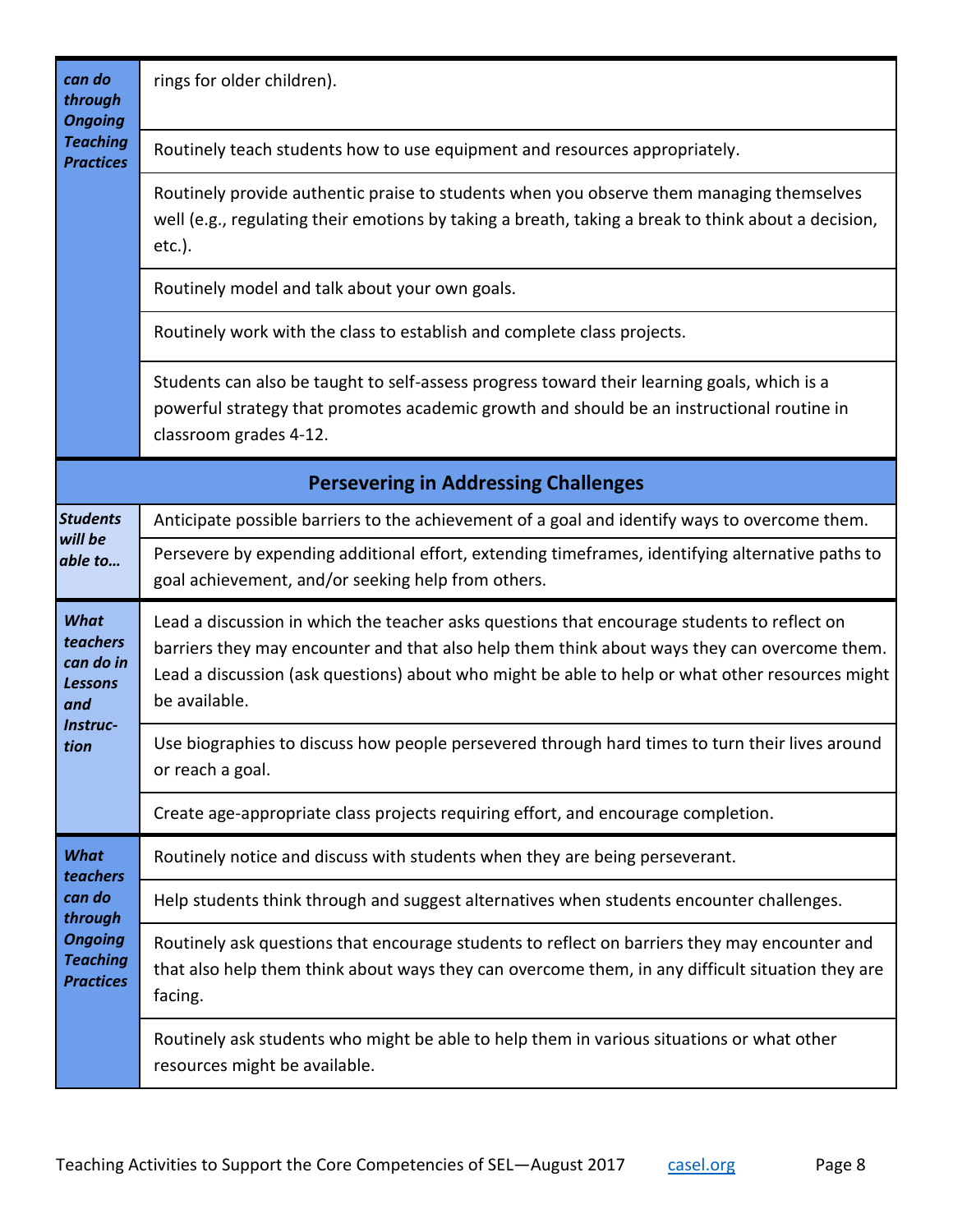Routinely encourage students to write in journals or share with partner in pair shares to reflect why their efforts in certain situations succeeded or failed and what they might do differently in the future.

Give authentic feedback when students persevere (e.g., "I know how hard that was, but you never gave up. You kept on going. I'm very proud of you, and you should be proud of yourself").

Offer to help when needed.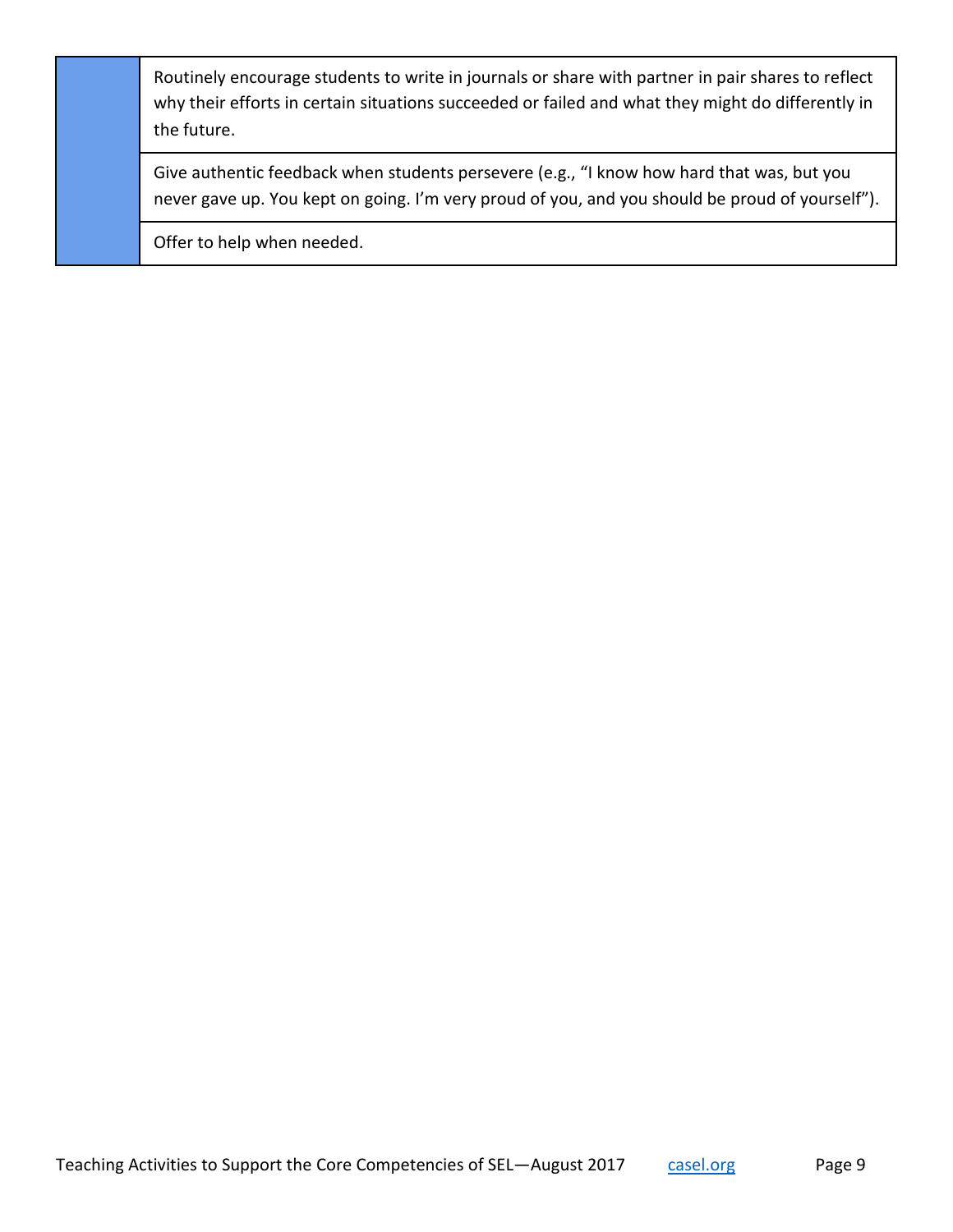## **Social Awareness**

|                                          | Taking the Perspective of and Empathizing with Others                                                                                                                                                                          |  |
|------------------------------------------|--------------------------------------------------------------------------------------------------------------------------------------------------------------------------------------------------------------------------------|--|
| <b>Students</b><br>will be<br>able to    | Put themselves in another's shoes, see the other person's point of view, and understand the<br>other person's thoughts and feelings and why they might feel that way.                                                          |  |
|                                          | Accurately interpret situations cues that indicate how others feel.                                                                                                                                                            |  |
| What<br><b>teachers</b><br>can do in     | Teach an age-appropriate lesson on why it is important to identify how others feel and what to<br>look for (facial cues, body language).                                                                                       |  |
| <b>Lessons</b><br>and                    | Show a picture and/or having students make facial expressions and identifying how others feel.                                                                                                                                 |  |
| Instruc-<br>tion                         | Examine literature and take the perspective of characters or identifying feelings and thoughts.                                                                                                                                |  |
|                                          | Define and discuss the word "empathy" with children in late elementary, middle, or high school.                                                                                                                                |  |
|                                          | Group demonstration of same/different feelings (e.g., those who like the dentist stand on one<br>side, those who don't like the dentist stand on another side).                                                                |  |
|                                          | Discuss the expectations and demands of different settings, e.g., how we dress and behave for<br>school, places of worship, formal ceremonies, hanging out with friends.                                                       |  |
|                                          | With middle or high school students, discuss more subtle cues in the environment, such as the<br>presence of people of different ages, when people are quiet, etc., in determining what kinds of<br>behaviors are appropriate. |  |
| <b>What</b><br><b>teachers</b><br>can do | Discuss characters in literature or figures in history, how they felt, and why they took certain<br>actions or behaved the way they did.                                                                                       |  |
| through<br><b>Ongoing</b><br>Teaching    | Discuss how we know the way characters in literature feel, based on what the author tells us<br>about the character's behavior.                                                                                                |  |
| <b>Practices</b>                         | Routinely talk about how others feel in different situations.                                                                                                                                                                  |  |
|                                          | Provide students with opportunities to share in small groups how they feel in different<br>situations.                                                                                                                         |  |
|                                          | Examine literature by taking the perspective of characters or identifying feelings and thoughts.                                                                                                                               |  |
|                                          | In teaching allow students to dress up as characters in history or literature and act out how<br>those individuals were feeling and how it affected their behavior.                                                            |  |
|                                          | Build on the diversity in the classroom by having students share their different cultural<br>perspectives on situations.                                                                                                       |  |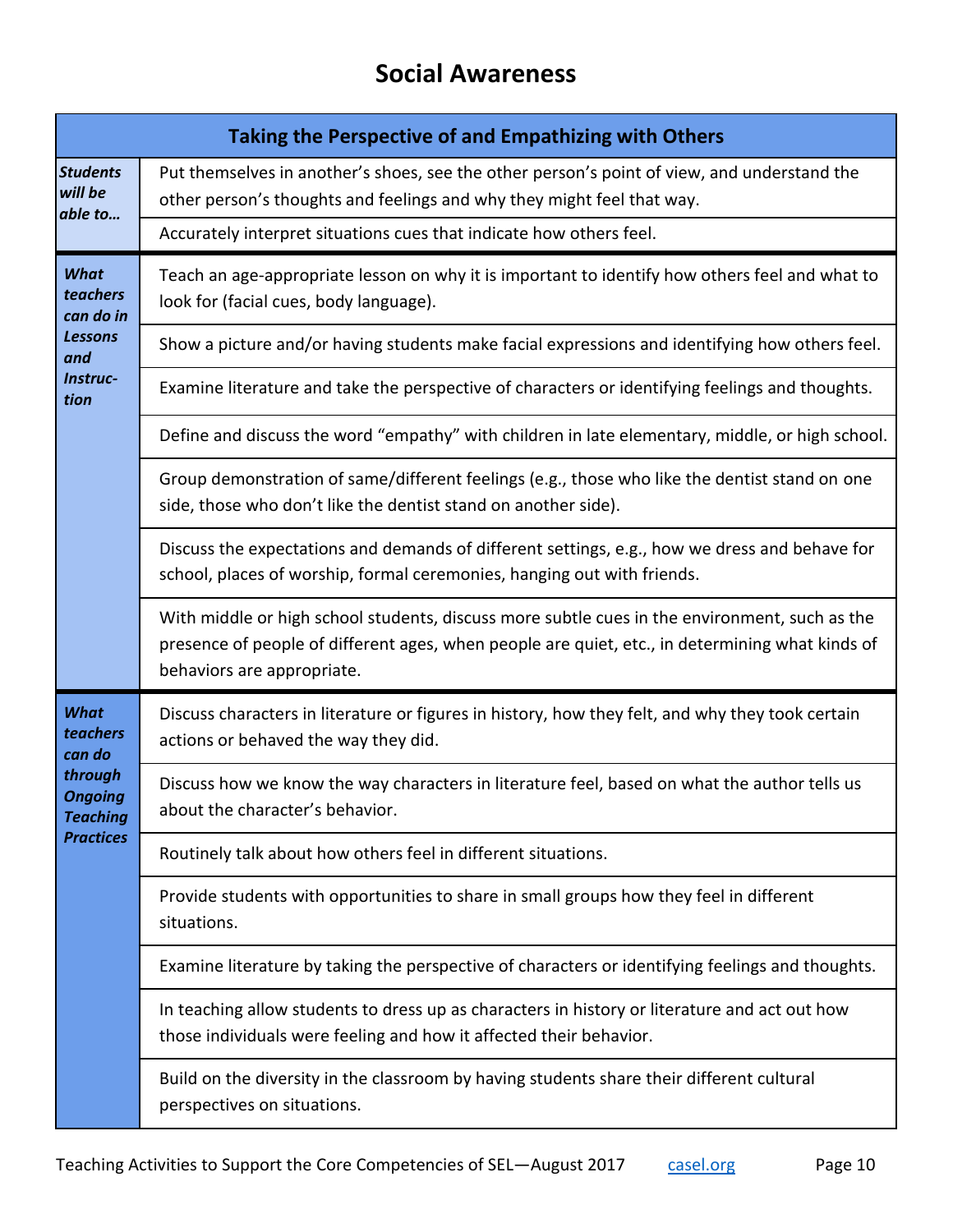|                                                                                   | When there is a difference of opinion among students, allow them to reflect on how they are<br>feeling (drawing a picture or writing an essay or in a journal) and then share with a partner or in<br>a small group, to be heard but also to listen to how others feel differently and why in the same<br>situation.          |
|-----------------------------------------------------------------------------------|-------------------------------------------------------------------------------------------------------------------------------------------------------------------------------------------------------------------------------------------------------------------------------------------------------------------------------|
|                                                                                   | <b>Appreciating Diversity</b>                                                                                                                                                                                                                                                                                                 |
| <b>Students</b><br>will be<br>able to                                             | Understand that individual and group differences complement each other and make the world<br>more interesting.                                                                                                                                                                                                                |
|                                                                                   | Accept that people have different attitudes and values.                                                                                                                                                                                                                                                                       |
|                                                                                   | Recognize that despite differences, all people have similar needs, feelings, and wants.                                                                                                                                                                                                                                       |
|                                                                                   | Resist stereotypes.                                                                                                                                                                                                                                                                                                           |
|                                                                                   | Promote the rights of all individuals.                                                                                                                                                                                                                                                                                        |
| <b>What</b><br>teachers<br>can do in<br><b>Lessons</b><br>and<br>Instruc-<br>tion | Lead activities to demonstrate that everyone is different, has different thoughts and feelings,<br>backgrounds, etc. Lead activities to identify how we are all similar and how we may be different.<br>Celebrate historic figures who resisted stereotypes or worked to promote justice and equality for<br>all individuals. |
|                                                                                   | Lead class projects, especially with older students (late elementary, middle, and high), to<br>promote awareness of the rights of others. Include having students identify their own biases and<br>discuss ways to change those perspectives of others who are different.                                                     |
|                                                                                   | Ask students to reflect (including in journals) on questions about the negative effects of<br>stereotyping. Give them opportunities to discuss in pair shares.                                                                                                                                                                |
|                                                                                   | Organize and encourage student projects that explore different cultures and celebrate diversity.                                                                                                                                                                                                                              |
|                                                                                   | With older students (middle and high), in social studies and/or language arts, discuss and analyze<br>the origins and negative effects of stereotyping and prejudice. In discussions and other activities,<br>evaluate strategies for being respectful of others and opposing stereotyping and prejudice.                     |
| <b>What</b><br>teachers<br>can do                                                 | Model respect and enthusiasm for learning about diversity - show enthusiasm for literature by<br>authors from many different cultures, show enthusiasm for learning about different cultures.                                                                                                                                 |
| through<br><b>Ongoing</b><br><b>Teaching</b><br><b>Practices</b>                  | At holiday time create classroom celebrations that allow students to share and explain traditions<br>from their own family holidays. Give everyone an opportunity to participate. Involve older family<br>members, asking them to share their traditions with students.                                                       |
|                                                                                   | Use cooperative learning and project-based learning strategically (reflecting thoughtfully and<br>intentionally on the composition of groups) to build diverse working groups.                                                                                                                                                |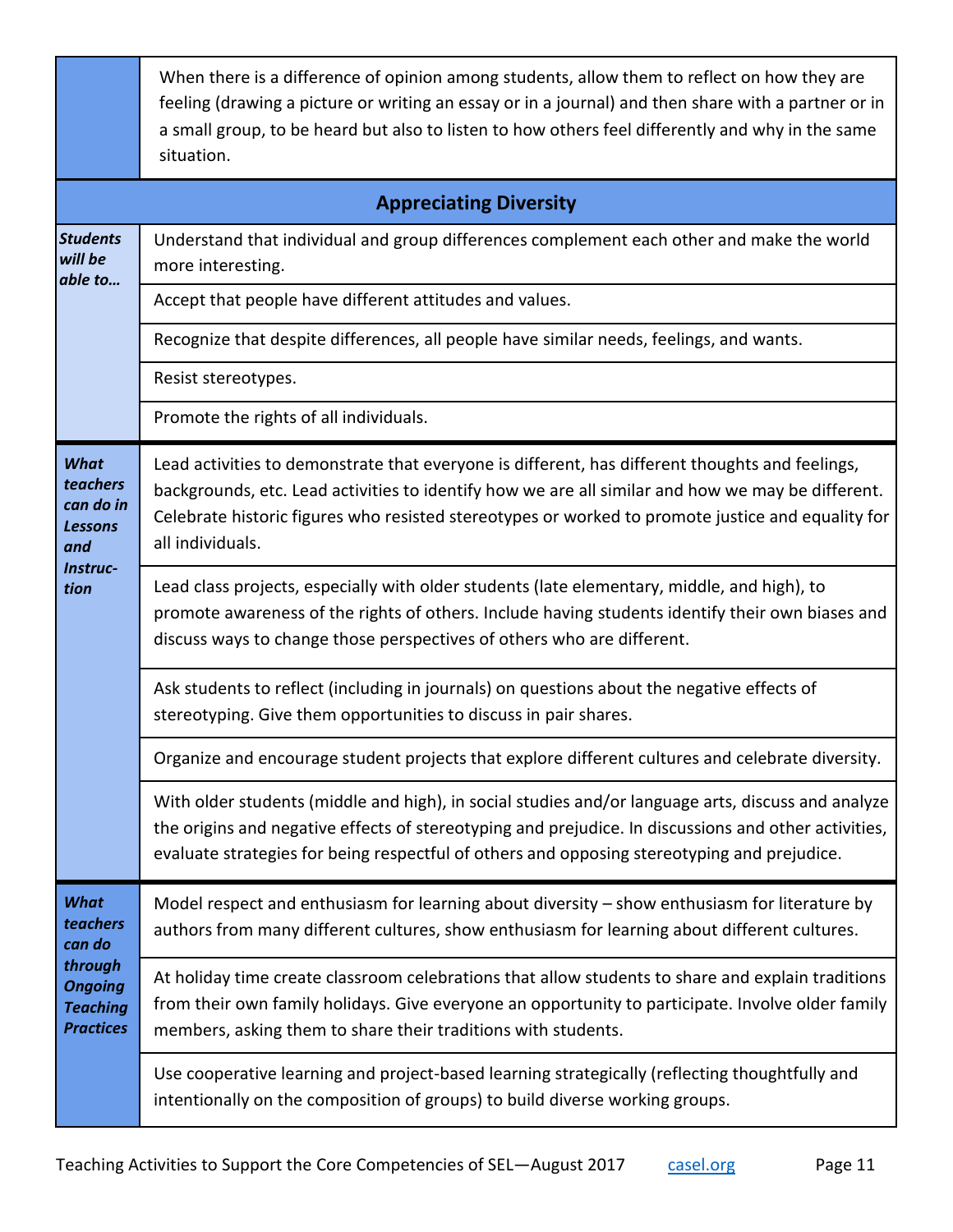|                            | Routinely ask questions in different situations that make the point that we all are similar and we<br>all are different.                                                                                 |
|----------------------------|----------------------------------------------------------------------------------------------------------------------------------------------------------------------------------------------------------|
|                            | Model acceptance of others who have different attitudes and values.                                                                                                                                      |
|                            | Class or morning meetings are designed to involve students in sharing and recognizing others<br>have different experiences, which develops empathy and appreciation for differences and<br>similarities. |
|                            | <b>Respecting others</b>                                                                                                                                                                                 |
| <b>Students</b><br>will be | Believe that others deserve to be treated with kindness and compassion.                                                                                                                                  |
| able to                    | Be concerned about the impact they have others.                                                                                                                                                          |
|                            | Value the feelings and opinions of others.                                                                                                                                                               |
|                            | Show respect for the property of others.                                                                                                                                                                 |
|                            | Be motivated to contribute to the common good.                                                                                                                                                           |
|                            | Be helpful to others in their peer group and family.                                                                                                                                                     |
|                            | Care about improving the school and community.                                                                                                                                                           |
|                            | Care about preserving the environment.                                                                                                                                                                   |
|                            | Accept direction from authority.                                                                                                                                                                         |
| <b>What</b><br>teachers    | Teach lessons on respect.                                                                                                                                                                                |
| can do in<br>Lessons       | Study figures in history who showed respect for and served others and discuss their example.                                                                                                             |
| and<br>Instruc-<br>tion    | Discuss respectful characters in literature. Discuss characters who served and made sacrifices for<br>others.                                                                                            |
|                            | Lead discussions about how our behavior affects others.                                                                                                                                                  |
|                            | Ask students to write in their journals or discuss in pair shares how they try to be helpful in their<br>families or with their peers.                                                                   |
|                            | Lead discussions about how students are helpful to others in their community.                                                                                                                            |
|                            | Work with students to organize a community service project.                                                                                                                                              |
| <b>What</b><br>teachers    | Model respectful behavior.                                                                                                                                                                               |
| can do<br>through          | Develop and revise classroom rules and norms with students to work together to promote<br>understanding and respect.                                                                                     |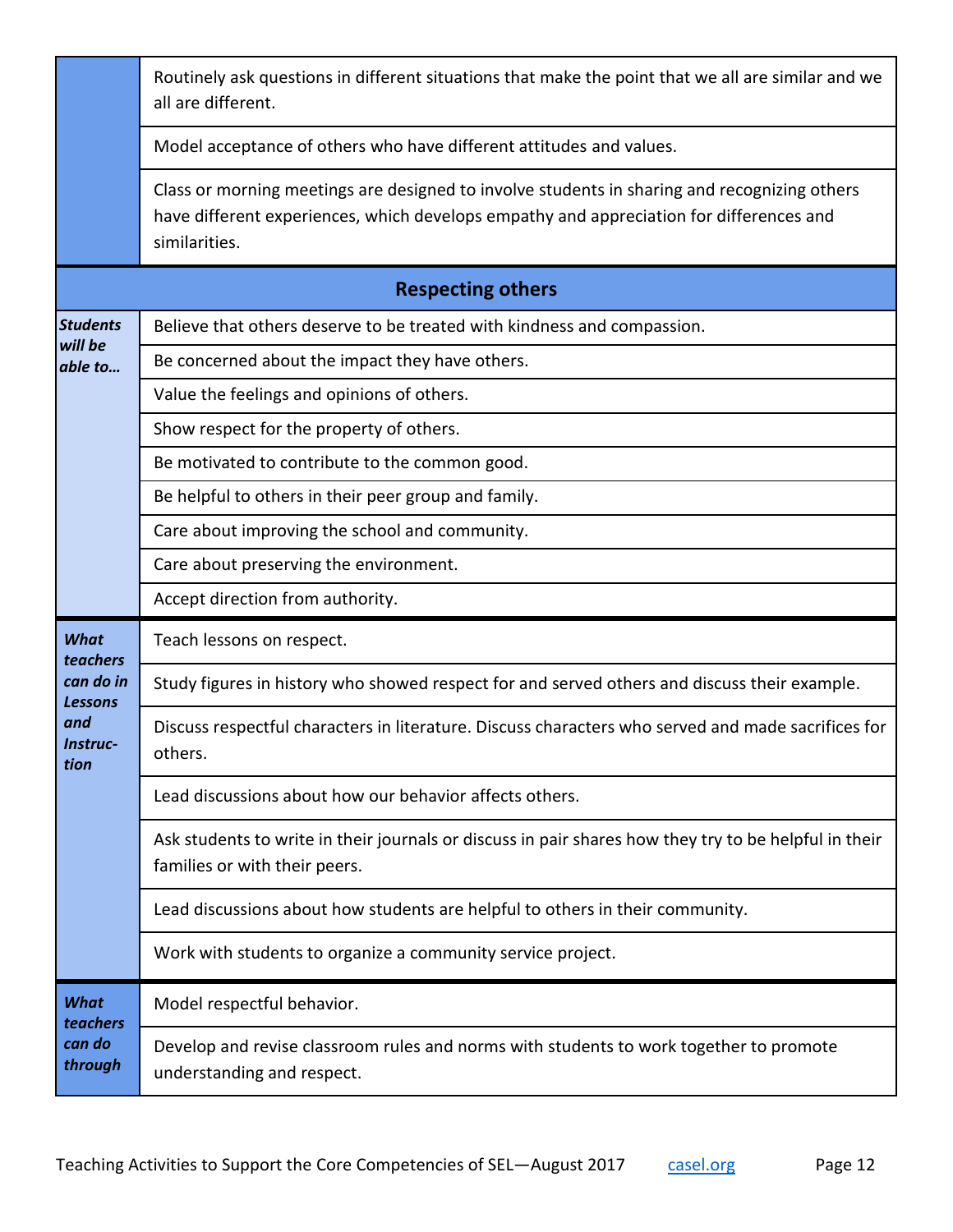| <b>Ongoing</b><br><b>Teaching</b><br><b>Practices</b>                                                 | Model concern for the well-being of others.                                                                                                                                                                                                                                   |  |
|-------------------------------------------------------------------------------------------------------|-------------------------------------------------------------------------------------------------------------------------------------------------------------------------------------------------------------------------------------------------------------------------------|--|
|                                                                                                       | Give feedback to students in authentic ways when they are respectful toward others encourage<br>students to identify how they feel when they were respectful or supportive of another person.                                                                                 |  |
|                                                                                                       | Identify and celebrate historical figures who have contributed to their communities. List their<br>contributions and ways that they contributed to the common good.                                                                                                           |  |
|                                                                                                       | Ask routine questions throughout the day to draw attention to how students' behavior is<br>affecting those around them.                                                                                                                                                       |  |
|                                                                                                       | Model service to others.                                                                                                                                                                                                                                                      |  |
|                                                                                                       | Routinely give specific and timely feedback to students for accepting direction well from<br>authority figures.                                                                                                                                                               |  |
| <b>Persevering in Addressing Challenges</b>                                                           |                                                                                                                                                                                                                                                                               |  |
| <b>Students</b>                                                                                       | Recognize that there are social expectations about acceptable behavior.                                                                                                                                                                                                       |  |
| will be<br>able to                                                                                    | Understand what these expectations regarding acceptable or ethical behavior are.                                                                                                                                                                                              |  |
|                                                                                                       | Recognize and share a school norm of treating others the way you would want to be treated.                                                                                                                                                                                    |  |
| <b>What</b><br>teachers                                                                               | Lead a discussion on why we have classroom or school rules.                                                                                                                                                                                                                   |  |
| can do in<br><b>Lessons</b><br>and<br><b>Instruc-</b><br>tion                                         | Lead a discussion on implicit rules $-$ about what to wear, how to act, etc. $-$ in different contexts.                                                                                                                                                                       |  |
|                                                                                                       | Have older students (upper elementary, middle, or high school) develop an advertising campaign<br>(e.g., media campaigns, poster contests, promotional videos to show on morning<br>announcements) to promote a norm on treating others the way one would want to be treated. |  |
| <b>What</b><br>teachers<br>can do<br>through<br><b>Ongoing</b><br><b>Teaching</b><br><b>Practices</b> | Routinely discuss why we have classroom or school rules in the context of current experiences in<br>the school or classroom and how they are affecting students' current behavior.                                                                                            |  |
|                                                                                                       | Model and routinely promote a school norm of treating others the way you would want to be<br>treated.                                                                                                                                                                         |  |
|                                                                                                       | Have students work with younger students and discuss how they modeled respect with the<br>younger student.                                                                                                                                                                    |  |
|                                                                                                       | <b>Recognize Community Resources</b>                                                                                                                                                                                                                                          |  |
| <b>Students</b><br>will be<br>able to                                                                 | Identify formal and informal resources in the community                                                                                                                                                                                                                       |  |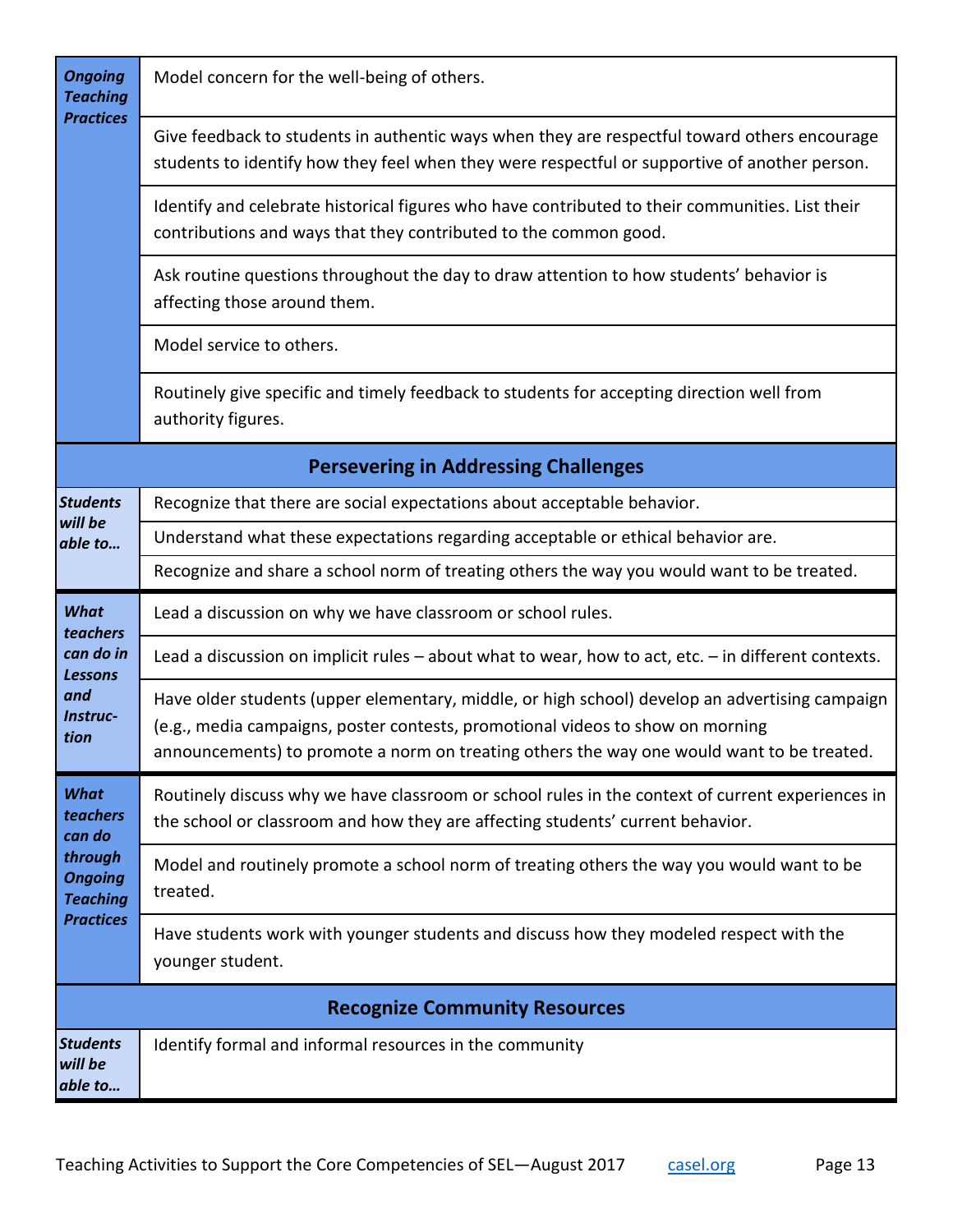| <b>What</b><br>teachers<br>can do in                                                                         | Lead lessons about informal resources as well community resources that are available to<br>students.                                                                           |
|--------------------------------------------------------------------------------------------------------------|--------------------------------------------------------------------------------------------------------------------------------------------------------------------------------|
| <b>Lessons</b><br>and                                                                                        | Ask students to investigate and report on informal and formal community resources.                                                                                             |
| Instruc-<br>tion                                                                                             | Younger children can create a bulletin board showing photos of community helpers or can draw<br>their own pictures of a community helper.                                      |
|                                                                                                              | Have community helpers visit the classroom and talk about their work.                                                                                                          |
|                                                                                                              | Ask students to reflect on who they can reach out to for help and either write about it in a<br>journal and/or share in a discussion, so that students learn from their peers. |
|                                                                                                              | Lead discussions about who students can reach out to when they need help or advice.                                                                                            |
| <b>What</b><br><b>teachers</b><br>can do<br>through<br><b>Ongoing</b><br><b>Teaching</b><br><b>Practices</b> | Routinely remind students in developmentally appropriate ways when they need help to think<br>about the resources (formal and informal) that are available to them.            |
|                                                                                                              | Work with other teachers and administrators to create a sense of responsibility among adults in<br>the school to be available to help students.                                |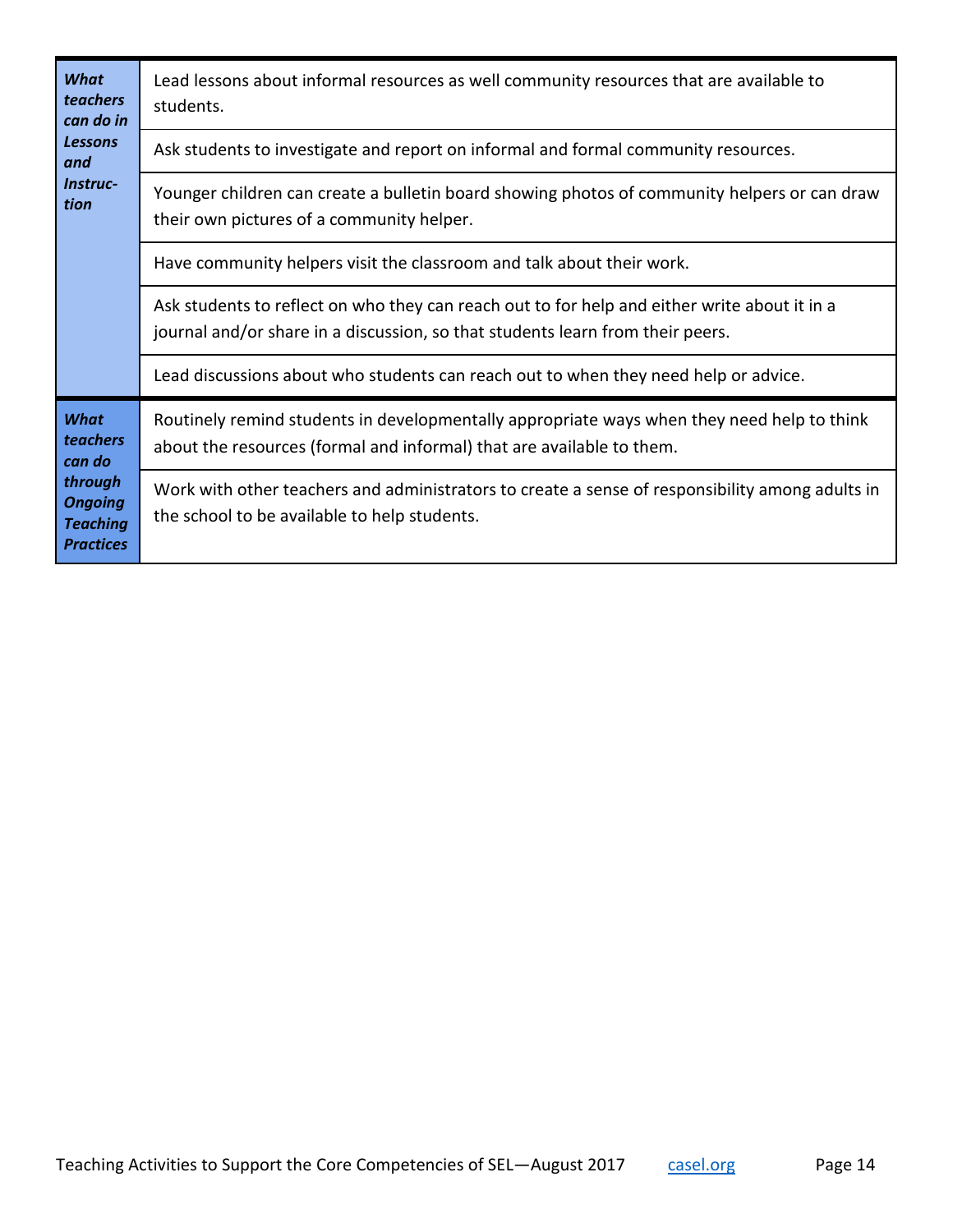# **Relationship Skills**

|                                                                       | <b>Establishing and Maintaining Healthy and Rewarding Relationships</b>                                                                                                                                                                                                                                                                                  |
|-----------------------------------------------------------------------|----------------------------------------------------------------------------------------------------------------------------------------------------------------------------------------------------------------------------------------------------------------------------------------------------------------------------------------------------------|
| <b>Students</b><br>will be<br>able to                                 | Initiate contact with others.                                                                                                                                                                                                                                                                                                                            |
|                                                                       | Share ones' thoughts and feelings (appropriately).                                                                                                                                                                                                                                                                                                       |
|                                                                       | Express appreciation.                                                                                                                                                                                                                                                                                                                                    |
|                                                                       | Give and receive constructive feedback.                                                                                                                                                                                                                                                                                                                  |
|                                                                       | Establish and maintain healthy and rewarding connections with individuals and groups.                                                                                                                                                                                                                                                                    |
|                                                                       | Offer and receive help.                                                                                                                                                                                                                                                                                                                                  |
|                                                                       | Contribute to the achievement of group goals.                                                                                                                                                                                                                                                                                                            |
|                                                                       | Recognize and respect boundaries.                                                                                                                                                                                                                                                                                                                        |
|                                                                       | Take turns. Show fairness.                                                                                                                                                                                                                                                                                                                               |
|                                                                       | Show forgiveness to others.                                                                                                                                                                                                                                                                                                                              |
| <b>What</b><br>teachers<br>can do in                                  | Teach lessons to develop social skills (e.g., how to meet someone new, how to start a<br>conversation, how to keep it going, how to end it smoothly, etc.).                                                                                                                                                                                              |
| <b>Lessons</b><br>and                                                 | Teach lessons on social boundaries.                                                                                                                                                                                                                                                                                                                      |
| Instruc-<br>tion                                                      | Teach a lesson or lessons on how to resolve conflicts peacefully.                                                                                                                                                                                                                                                                                        |
|                                                                       | Teach lessons on how to give and receive constructive feedback.                                                                                                                                                                                                                                                                                          |
|                                                                       | Teach lessons on the importance of forgiveness. Read literature and discuss characters who<br>learned to forgive.                                                                                                                                                                                                                                        |
|                                                                       | Teach lessons on how to offer help in a sensitive, appropriate way.                                                                                                                                                                                                                                                                                      |
|                                                                       | Teach lessons on how to say thank you and receive help well.                                                                                                                                                                                                                                                                                             |
|                                                                       | Work with students to develop community service activities.                                                                                                                                                                                                                                                                                              |
|                                                                       | Help students develop community service projects and celebrate their work.                                                                                                                                                                                                                                                                               |
| <b>What</b><br><b>teachers</b><br>can do<br>through<br><b>Ongoing</b> | Use team-based, collaborative teaching practices such as cooperative learning and project-<br>based learning to provide students with opportunities to develop and practice communication<br>and social and assertiveness skills. Be very intentional to balance student groups so that natural<br>leaders can inspire the others they are working with. |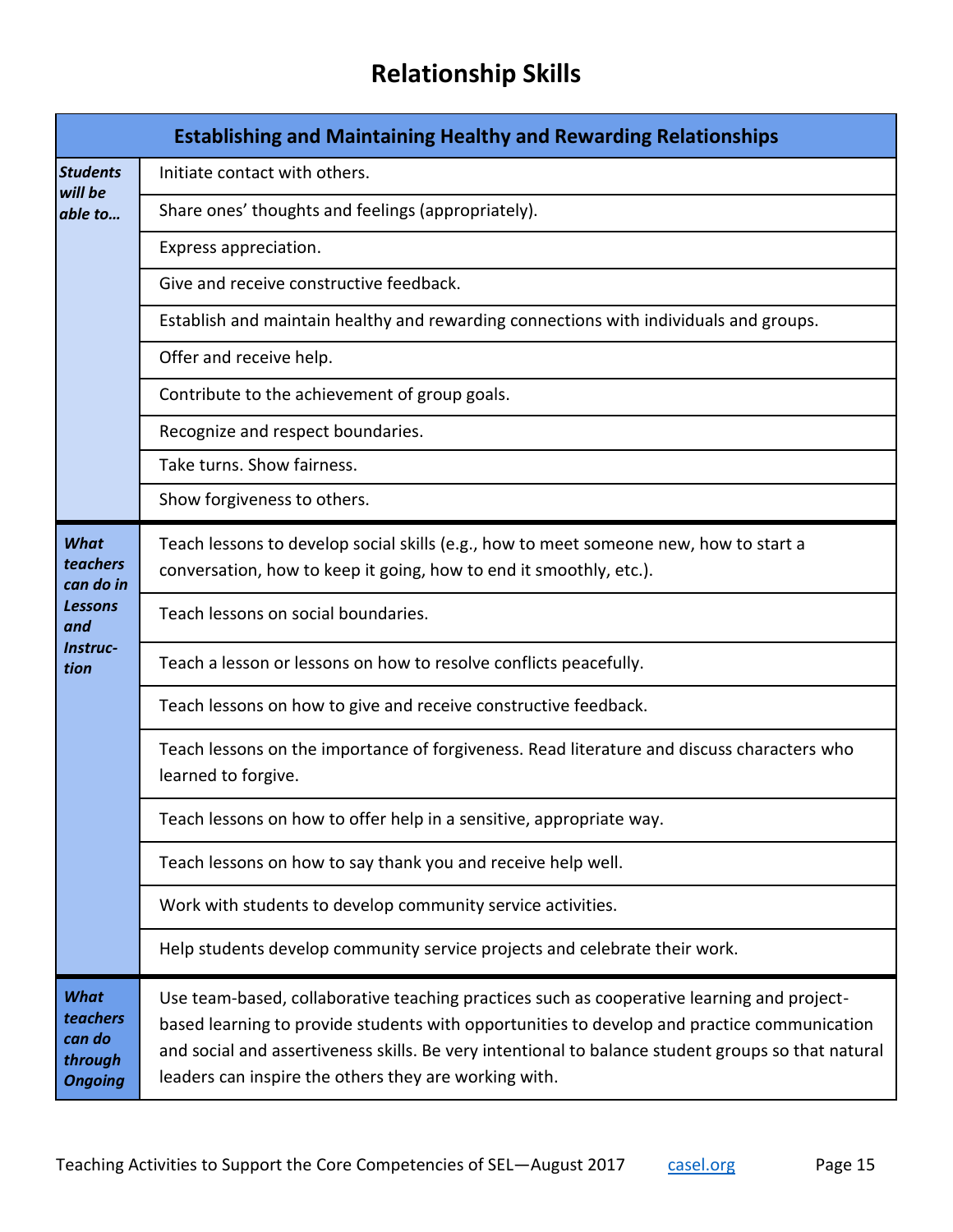| <b>Teaching</b><br><b>Practices</b>   | Give students authentic feedback when they wait their turn ("I saw the way you waited your<br>turn just now. I know you were excited, but you kept your hands to yourself. You did great.") or<br>anytime they managed their own behavior to work well with others.                                                       |
|---------------------------------------|---------------------------------------------------------------------------------------------------------------------------------------------------------------------------------------------------------------------------------------------------------------------------------------------------------------------------|
|                                       | Intentionally use collaborative work groups to reinforce the importance of working together to<br>solve problems and achieve goals.                                                                                                                                                                                       |
|                                       | Have students routinely evaluate how well they worked together in the group. One day it may<br>be to evaluate how well they listened, took turns or how they contributed information to the<br>learning situation. This process holds the students accountable for improving their part in a<br>group learning situation. |
|                                       | Give students authentic praise when they show respect for boundaries (e.g., "Thank you for<br>waiting patiently while I was speaking to her. What can I help you with, now?").                                                                                                                                            |
|                                       | Establish a peace corner, and a conflict resolution procedure students can use.                                                                                                                                                                                                                                           |
|                                       | Model good boundaries.                                                                                                                                                                                                                                                                                                    |
|                                       | Praise students for resolving conflicts peacefully.                                                                                                                                                                                                                                                                       |
|                                       | Support students as needed when they are working to resolve a conflict.                                                                                                                                                                                                                                                   |
|                                       | Give students authentic feedback when they share their feelings appropriately.                                                                                                                                                                                                                                            |
|                                       | Give students authentic feedback for giving and receiving help well.                                                                                                                                                                                                                                                      |
|                                       | Give students opportunities to practice social skills in small groups and project based learning<br>activities.                                                                                                                                                                                                           |
|                                       | <b>Communicating Clearly</b>                                                                                                                                                                                                                                                                                              |
| <b>Students</b><br>will be<br>able to | Use verbal and nonverbal skills to express oneself and promote positive and effective exchanges<br>with others.                                                                                                                                                                                                           |
|                                       | Modify one's expression to fit the situation and audience.                                                                                                                                                                                                                                                                |
|                                       | Make clear I-statements.                                                                                                                                                                                                                                                                                                  |
|                                       | Ask appropriate questions.                                                                                                                                                                                                                                                                                                |
|                                       | Listen reflectively and actively.                                                                                                                                                                                                                                                                                         |
|                                       | Write coherently.                                                                                                                                                                                                                                                                                                         |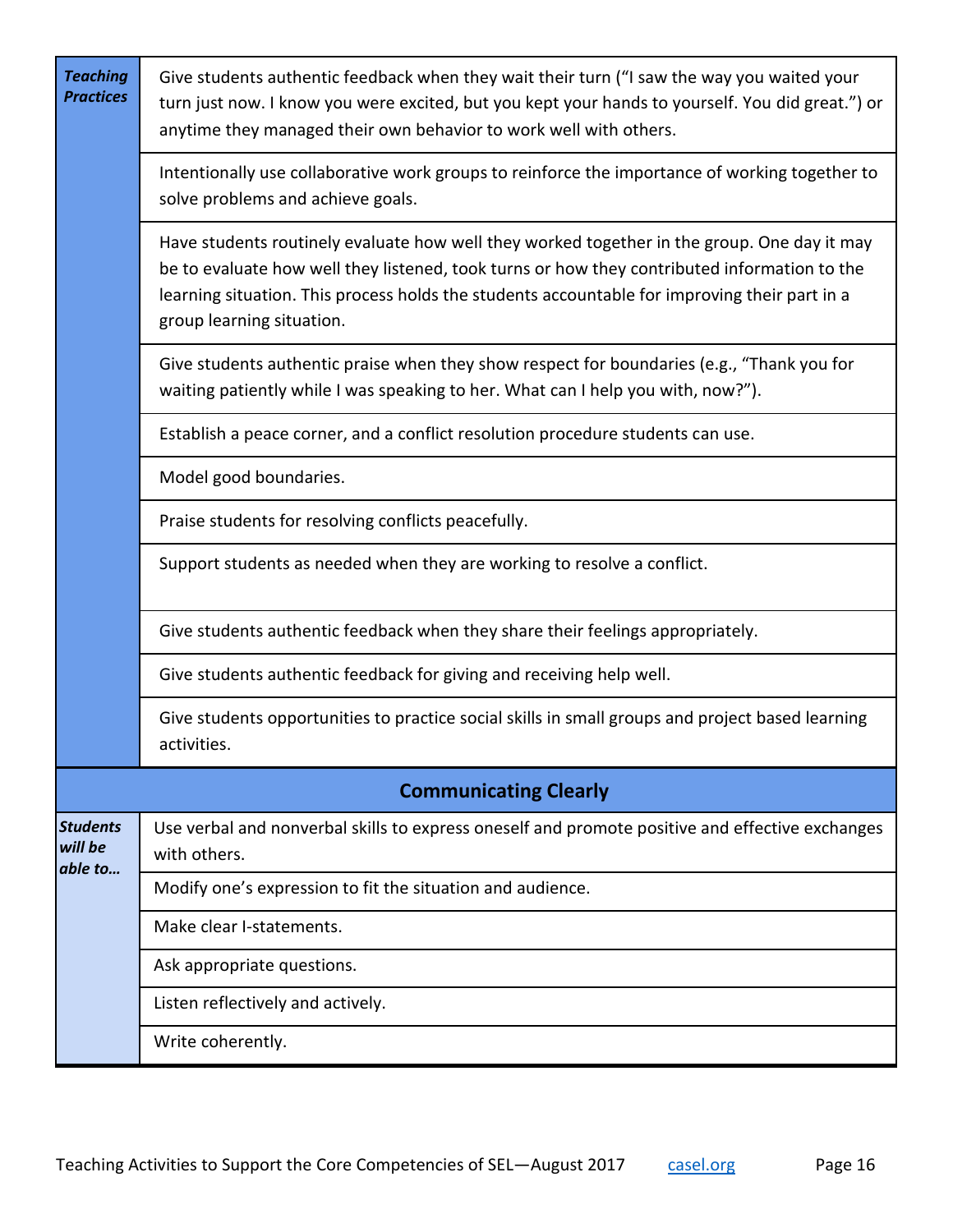| What<br><b>teachers</b><br>can do in<br>Lessons<br>and<br>Instruc-<br>tion        | Teach lessons on how to communicate effectively, verbally and nonverbally.                                                                                                                   |  |
|-----------------------------------------------------------------------------------|----------------------------------------------------------------------------------------------------------------------------------------------------------------------------------------------|--|
|                                                                                   | Teach lessons on communication skills (such as listening, looking at the person, tone of voice).                                                                                             |  |
|                                                                                   | Teach lessons on effective listening.                                                                                                                                                        |  |
|                                                                                   | Teach students how to give feedback in specific situations that will help students improve their<br>communication skills.                                                                    |  |
|                                                                                   | Teach students how to formulate I-messages for sharing feelings.                                                                                                                             |  |
|                                                                                   | Teach lessons on giving compliments and praise (why you should and how to do it).                                                                                                            |  |
|                                                                                   | Give students opportunities to practice giving and receiving compliments and praise.                                                                                                         |  |
| <b>What</b><br>teachers                                                           | Thank students whenever they listen well and tell them specifically what they did well.                                                                                                      |  |
| can do<br>through<br><b>Ongoing</b><br><b>Teaching</b><br><b>Practices</b>        | Model and reinforce effective communication and relationship building.                                                                                                                       |  |
|                                                                                   | Establish class or morning meetings that give students the opportunity to interact with each<br>other and practice speaking and listening skills.                                            |  |
|                                                                                   | Use interactive teaching strategies such as cooperative learning and project-based learning to<br>provide students with opportunities to develop and practice positive communication skills. |  |
| <b>Resisting Inappropriate Social Pressure</b>                                    |                                                                                                                                                                                              |  |
| <b>Students</b><br>will be<br>able to                                             | Be assertive using multiple strategies to avoid engaging in unwanted, unsafe, unethical, or<br>unlawful conduct.                                                                             |  |
|                                                                                   | When appropriate, express openness to maintain a relationship with those who suggested<br>unwanted or negative behavior.                                                                     |  |
| What<br><b>teachers</b><br>can do in<br><b>Lessons</b><br>and<br>Instruc-<br>tion | Teach lessons on how to be assertive (and not aggressive).                                                                                                                                   |  |
|                                                                                   | Teach students a variety of strategies for avoiding unwanted situations or pressure, such as<br>suggesting alternative activities, or using delaying tactics.                                |  |
| <b>What</b><br><b>teachers</b><br>can do                                          | Model assertive behavior.                                                                                                                                                                    |  |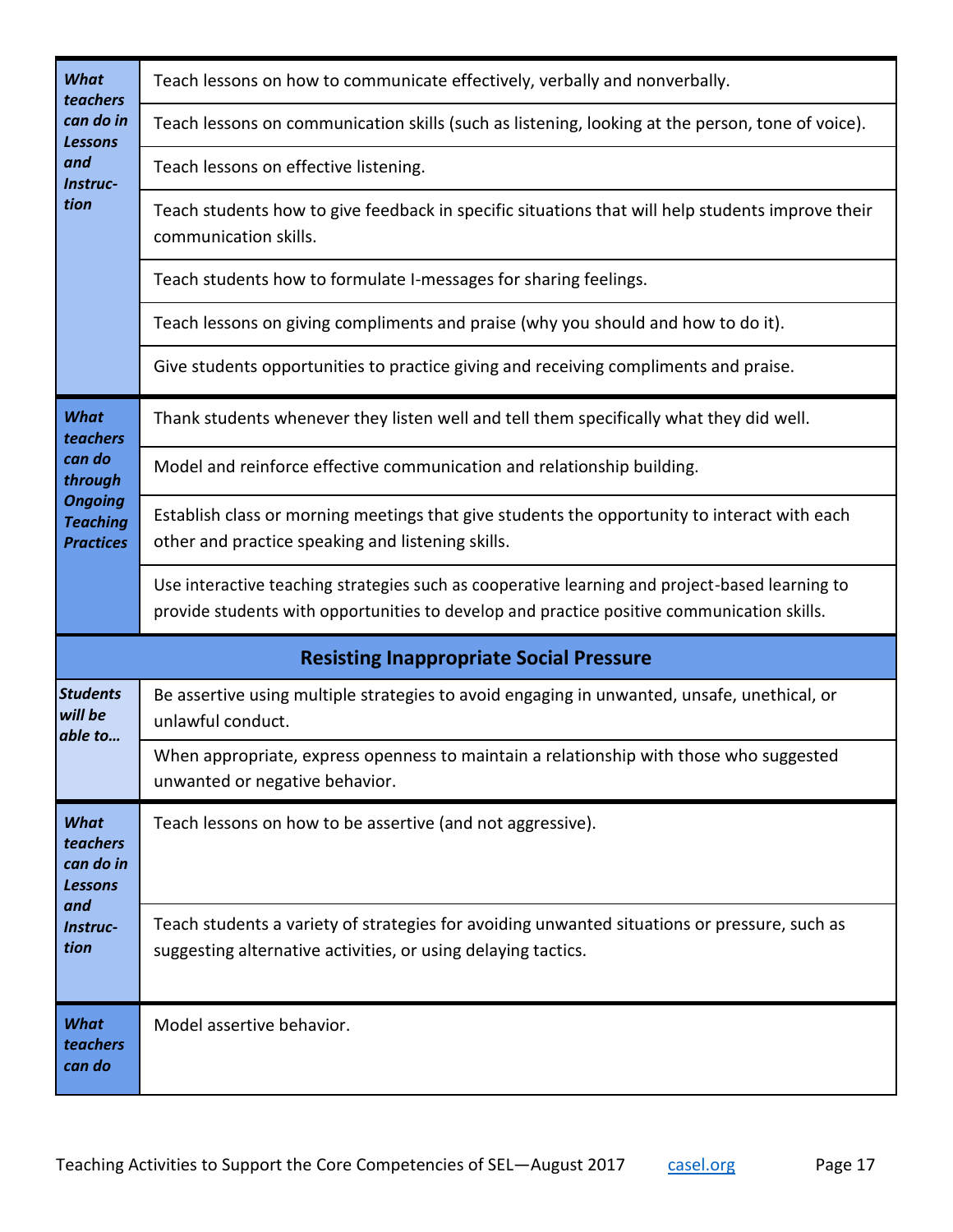| through<br><b>Ongoing</b><br><b>Teaching</b><br><b>Practices</b>                                             | Give students authentic praise for being assertive.                                                                                                                                    |  |
|--------------------------------------------------------------------------------------------------------------|----------------------------------------------------------------------------------------------------------------------------------------------------------------------------------------|--|
| <b>Negotiating Conflict Constructively</b>                                                                   |                                                                                                                                                                                        |  |
| <b>Students</b><br>will be<br>able to                                                                        | Follow a systematic approach to conflict resolution that achieves mutually satisfactory<br>resolutions t by addressing the needs of all concerned                                      |  |
| What<br>teachers<br>can do in<br><b>Lessons</b><br>and<br>Instruc-<br>tion                                   | Teach lessons on how to resolve conflicts.                                                                                                                                             |  |
|                                                                                                              | Conduct role plays with middle and high school students to allow students to practice resolving<br>conflicts and negotiating peer pressure.                                            |  |
| <b>What</b><br><b>teachers</b><br>can do<br>through<br><b>Ongoing</b><br><b>Teaching</b><br><b>Practices</b> | Establish a conflict resolution process that is used school-wide any time there is a conflict                                                                                          |  |
|                                                                                                              | Model good conflict resolution skills.                                                                                                                                                 |  |
|                                                                                                              | Establish a school-wide peer mediation program in middle or high school to help students work<br>through conflicts in a constructive way.                                              |  |
|                                                                                                              | Use collaborative work groups (e.g., cooperative learning projects or project based learning) to<br>reinforces the importance of working together to solve problems and achieve goals. |  |
|                                                                                                              | Give students authentic feedback for resolving conflicts peacefully.                                                                                                                   |  |
|                                                                                                              | Give students support as needed when they are working out a conflict.                                                                                                                  |  |
|                                                                                                              | <b>Seeking and Offering Help When Needed</b>                                                                                                                                           |  |
| <b>Students</b><br>will be                                                                                   | Effectively ask for and receive help from others.                                                                                                                                      |  |
| able to                                                                                                      | Offer help to others needing assistance.                                                                                                                                               |  |
| What<br><b>teachers</b><br>can do in<br>Lessons<br>and<br><i><b>Instruc-</b></i><br>tion                     | Lead age-appropriate lessons on when to seek help or when to offer it.                                                                                                                 |  |
|                                                                                                              | Help students organize community service and service-learning activities to help others in the<br>community.                                                                           |  |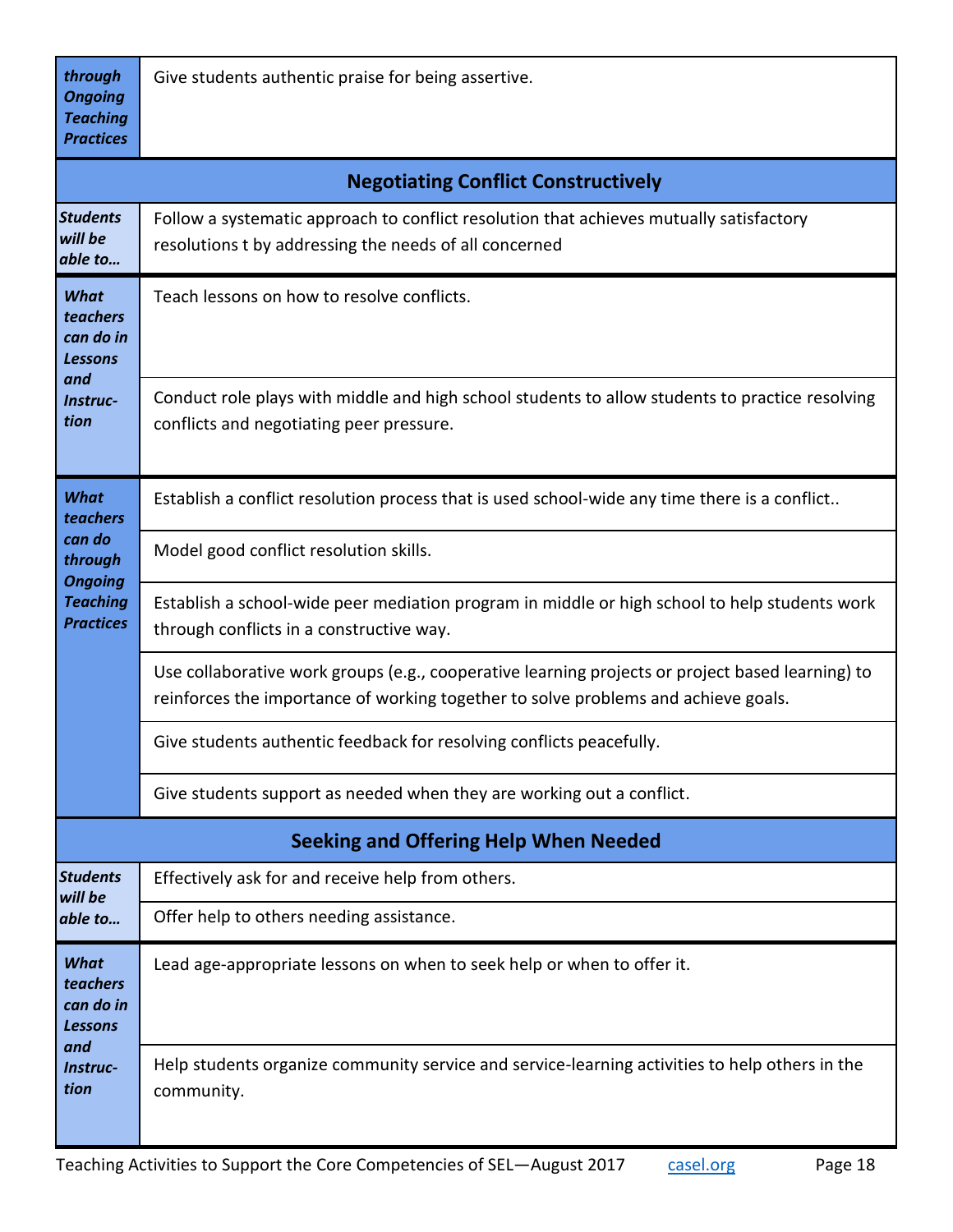| What<br>teachers<br>can do<br>through<br><b>Ongoing</b><br><b>Teaching</b><br><b>Practices</b> | Model age-appropriate ways to seek and offer help.                                                                                                                               |
|------------------------------------------------------------------------------------------------|----------------------------------------------------------------------------------------------------------------------------------------------------------------------------------|
|                                                                                                | Encourage students to offer or seek help in age-appropriate ways, whenever appropriate.                                                                                          |
|                                                                                                | Provide students with age-appropriate, authentic feedback for offering and seeking help.                                                                                         |
|                                                                                                | Especially with middle and high school students, organize service-learning strategies within the<br>school. Have students collaborate on how to organize and manage the project. |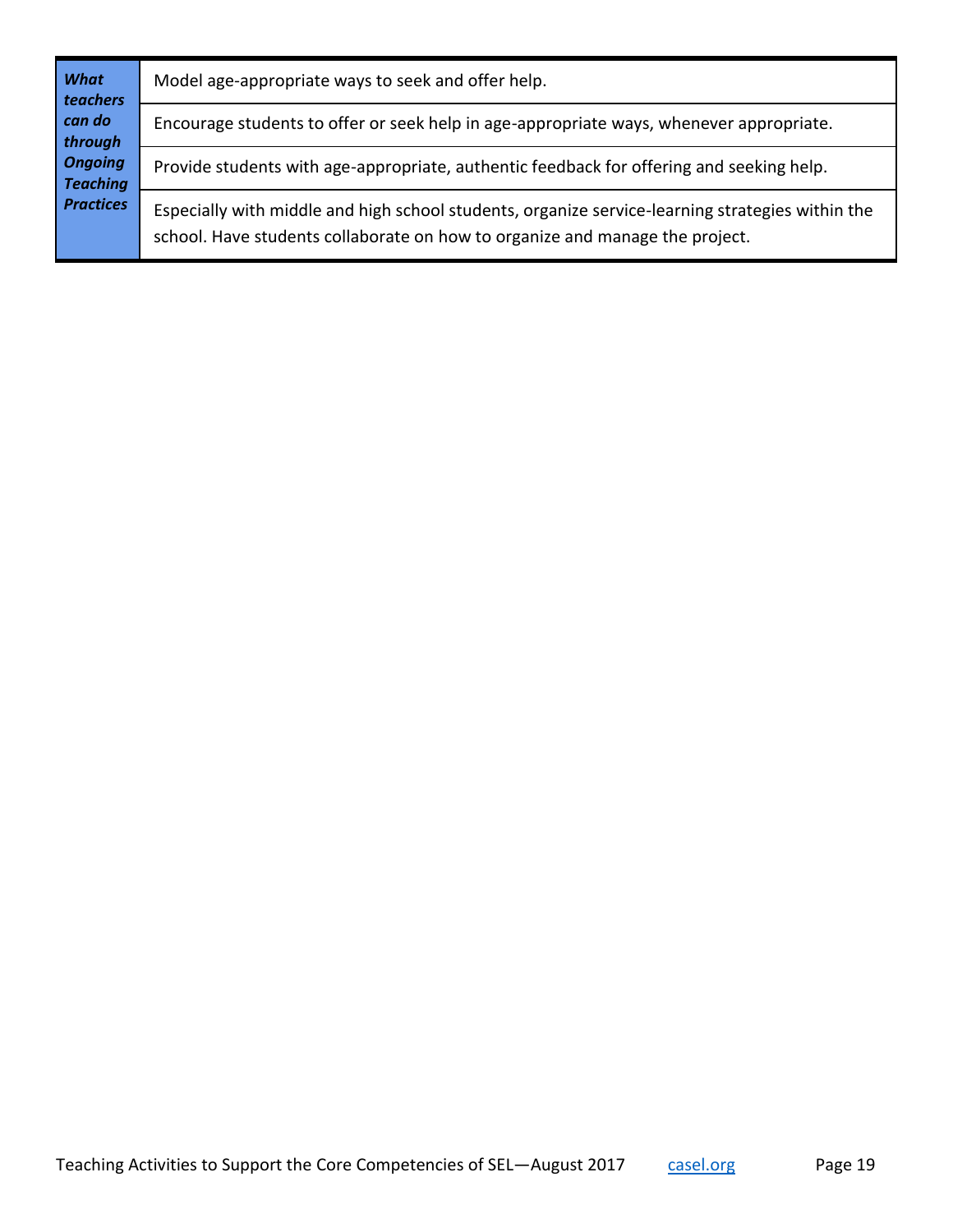# **Responsible Decision-Making**

| <b>Making Constructive Choices</b>                                                |                                                                                                                                                                         |  |
|-----------------------------------------------------------------------------------|-------------------------------------------------------------------------------------------------------------------------------------------------------------------------|--|
| <b>Students</b><br>will be<br>able to                                             | Recognize and understand their obligation to engage in ethical, safe, and legal behaviors.                                                                              |  |
|                                                                                   | Identify and develop one's values to promote honesty, reliability, and accountability.                                                                                  |  |
|                                                                                   | Consider ethical standards, safety concerns, and social norms as they impact decision-making.                                                                           |  |
|                                                                                   | Apply a shared norm of treating others as you would want to be treated to decision-making.                                                                              |  |
|                                                                                   | Make effective decisions and choices following a systematic process.                                                                                                    |  |
| <b>What</b><br>teachers<br>can do in<br><b>Lessons</b><br>and<br>Instruc-<br>tion | Teach students a formula for making good decisions (e.g., stop, calm down, identify the problem,<br>consider the alternatives, make a choice, try it out, re-evaluate). |  |
|                                                                                   | Give students problem scenarios (e.g., a friend asks you to let them copy your homework) and<br>ask them to work in groups or pairs to decide what they would decide.   |  |
|                                                                                   | Explicitly identify the steps for solving a problem. Walk through the steps of problem-solving in<br>response to hypothetical situations.                               |  |
|                                                                                   | Define responsibility and related terms (ethical, safe, values, honesty).                                                                                               |  |
|                                                                                   | With middle and high school students, discuss higher order values – impact on the environment,<br>being a good citizen, ways to help the community or school.           |  |
|                                                                                   | Read current events and discuss if the decisions made are ethical and evaluate against a clearly<br>defined ethical criteria.                                           |  |
| <b>What</b><br>teachers                                                           | Model good decision-making.                                                                                                                                             |  |
| can do<br>through<br><b>Ongoing</b><br><b>Teaching</b><br><b>Practices</b>        | Give students authentic feedback for making good decisions.                                                                                                             |  |
|                                                                                   | Support students through the steps of making a decision in age-appropriate ways, anytime they<br>face a choice or decision.                                             |  |
|                                                                                   | Examine problems or moral situations from literature and examine other alternatives and<br>impacts.                                                                     |  |
|                                                                                   | Create, agree to, and help students understand logical consequences, discussing them frequently<br>and whenever appropriate.                                            |  |
|                                                                                   | Develop and enforce class rules and shared norms, discussing them routinely.                                                                                            |  |
|                                                                                   | Model appropriate behaviors based on norms and rules.                                                                                                                   |  |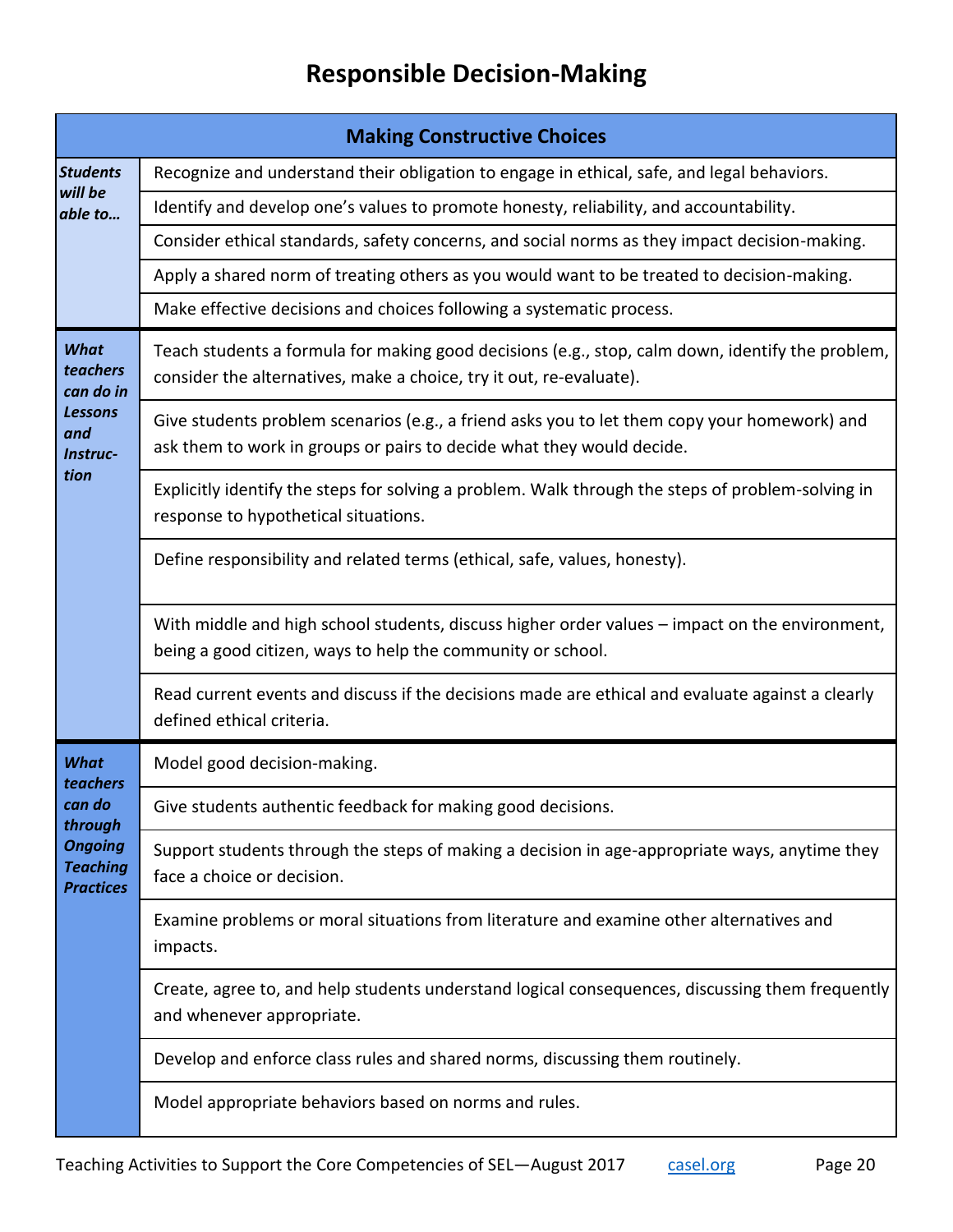#### **REFERENCES**

Alldredge, S. (June 3, 2015) What is powerful instruction? Presentation at CASEL's Collaborating District Initiative (CDI) Consultant Meeting, Chicago, IL.

Belfield, C., Bowden, B., Klapp, A., Levin, H., Shand, R., & Zander, S. (February, 2015). The economic value of social and emotional learning. Center for Benefit-Cost Studies in Education. Teachers College, Columbia University, New York (REVISED VERSION).

Bierman, K. L., & Motamedi, M. (2015). SEL programs for preschool children. In J. A. Durlak, C. E. Domitrovich, R. P. Weissberg, & T. P. Gullotta (Eds.), Handbook on social and emotional learning: Research and practice (pp. 135-150). New York: Guilford.

Bloom, B. S. (Ed.). Engelhart, M. D., Furst, E. J., Hill, W. H., Krathwohl, D. R. (1956). Taxonomy of educational objectives, Handbook I: The cognitive domain. New York: David McKay Co Inc. Botvin, G.J., Baker, E., Dusenbury, L., Botvin, E.M., Diaz, T. (1995). Long-term follow-up results of a randomized drug abuse prevention trial in a white middle-class population. Journal of the American Medical Association, 273, 1106- 1112.

Collaborative for Academic, Social and Emotional Learning (2003). Safe and sound: An educational leaders' guide to evidence-based social and emotional learning (SEL) programs. Chicago, IL: Author.

Collaborative for Academic, Social and Emotional Learning (2013). The 2013 CASEL Guide: Effecitive social and emotional learning programs-preschool and elementary school edition. Chicago, IL: Author.

Collaborative for Academic, Social and Emotional Learning (2015). The 2015 CASEL Guide: Effective social and emotional learning programs-middle and high school edition. Chicago, IL: Author.

Collaborative for Academic, Social and Emotional Learning (2015). CASEL schoolkit: A guide for implementing schoolwide academic, social, and emotional learning. Chicago, IL: Author.

Denham, S. (2015). Assessment of social and emotional learning in educational contexts. In J. A. Durlak, C. E. Domitrovich, R. P. Weissberg, & T. P. Gullotta (Eds.), Handbook of social and emotional learning: Research and practice (pp. 285-300). New York: Guilford.

Durlak, J. A., Weissberg, R. P., Dymnicki, A. B., Taylor, R. D., & Schellinger, K. B. (2011). The impact of enhancing students' social and emotional learning: A meta-analysis of school-based universal interventions. Child Development, 82, 405–432. doi:10.1111/j.1467-8624.2010.01564.x

Dusenbury, L., Newman, J. Z., Weissberg, R. P., Goren, P., Domitrovich, C. E., & Mart, A. K. (2015). Developing a blueprint for preschool to high school education in social and emotional learning: The case for state learning standards. In J. A. Durlak, C. E. Domitrovich, R. P. Weissberg, & T. P. Gullotta (Eds.), Handbook of social and emotional learning: Research and practice (pp. 532-548). New York: Guilford Press.

Farrell, A. D., Meyer, A. L., & White, K. S. (2001). Evaluation of Responding in Peaceful and Positive Ways (RIPP): A school-based prevention program for reducing violence among urban adolescents. Journal of Clinical Child Psychology, 30(4), 451-463.

Teaching Activities to Support the Core Competencies of SEL—August 2017 [casel.org](http://www.casel.org/) Page 21